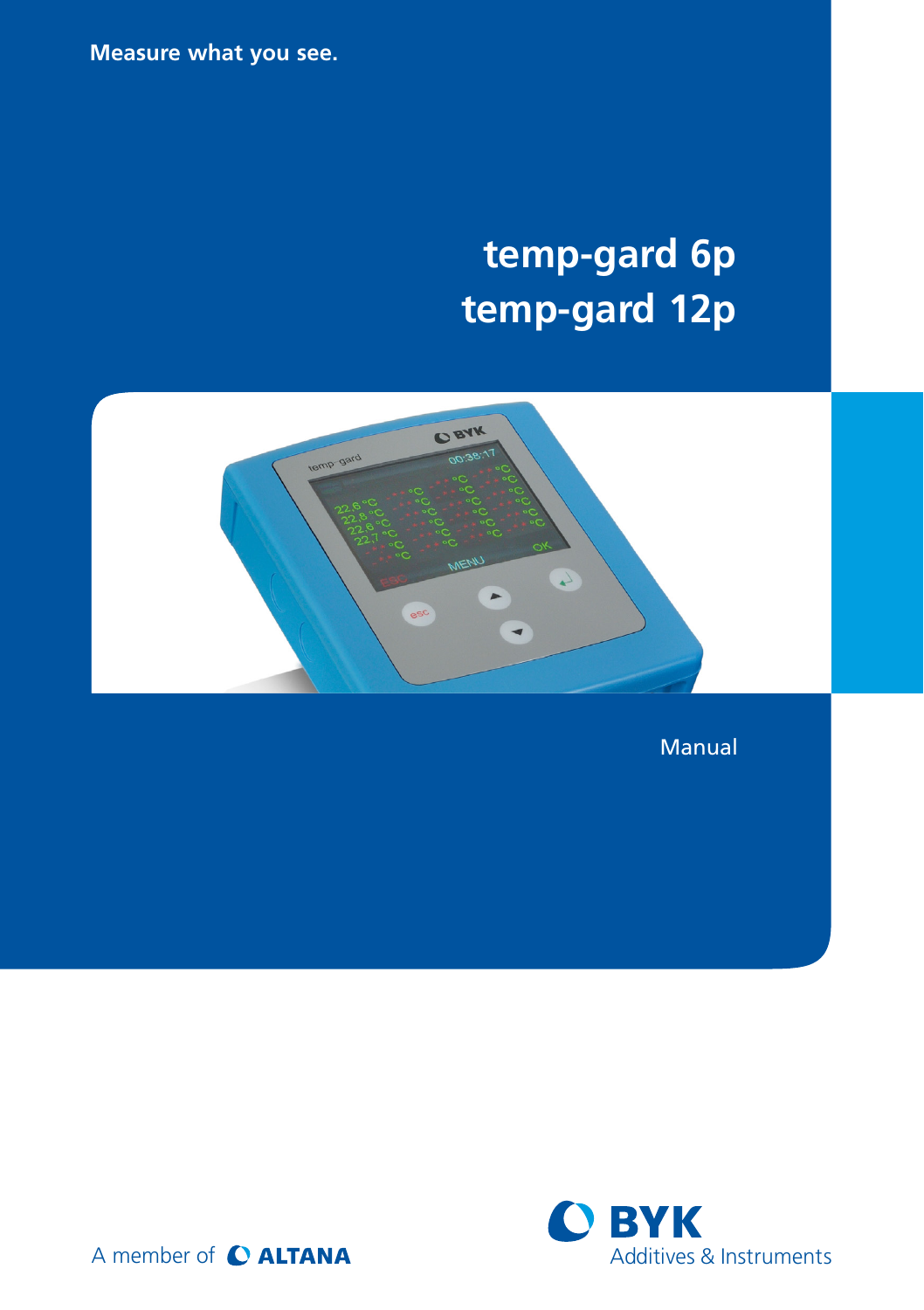# temp-gard

# **Manual**



Patent pending

255 021 547 E 1103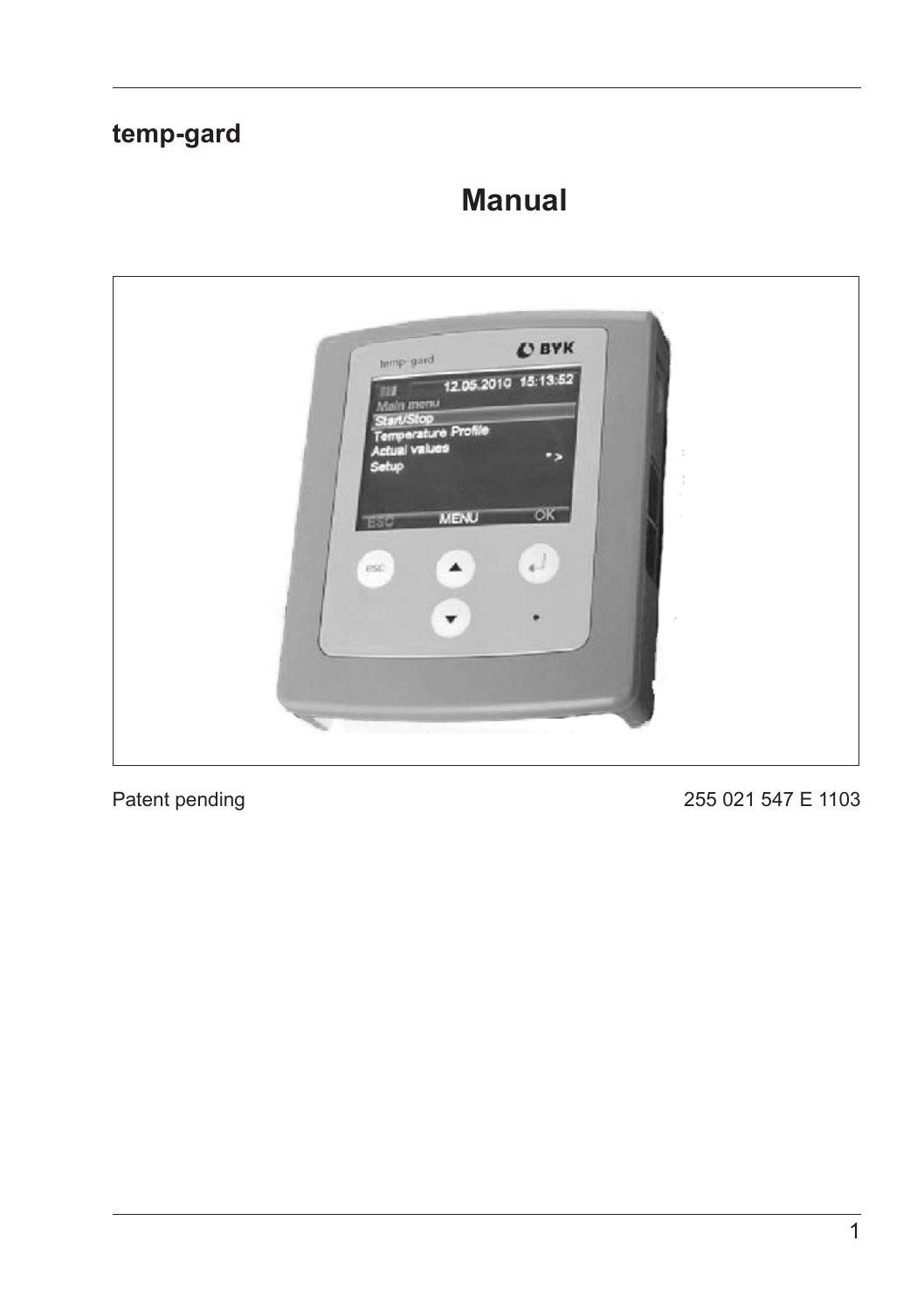Dear customer,

thank you for having decided for a BYK-Gardner product. BYK-Gardner is committed to providing you with quality products and services. We offer complete system solutions to solve your problems in areas of color, appearance and physical properties. As the basis of our worldwide business, we strongly believe in total customer satisfaction. Therefore, in addition to our products, we offer many VALUE-ADDED services:

- **Technical Sales Force**
- Technical & Application Support
- Application and Technical Seminars
- Repair & Certification Service

BYK-Gardner is part of the Additives and Instrument Division of ALTANA AG, a leading supplier of additives for coatings and plastics. Together, we offer complete and unique solutions for you, our customer.

Thank you for your trust and confidence. If there is anything we can do better to serve your needs, do not hesitate to let us know.

Your BYK-Gardner Team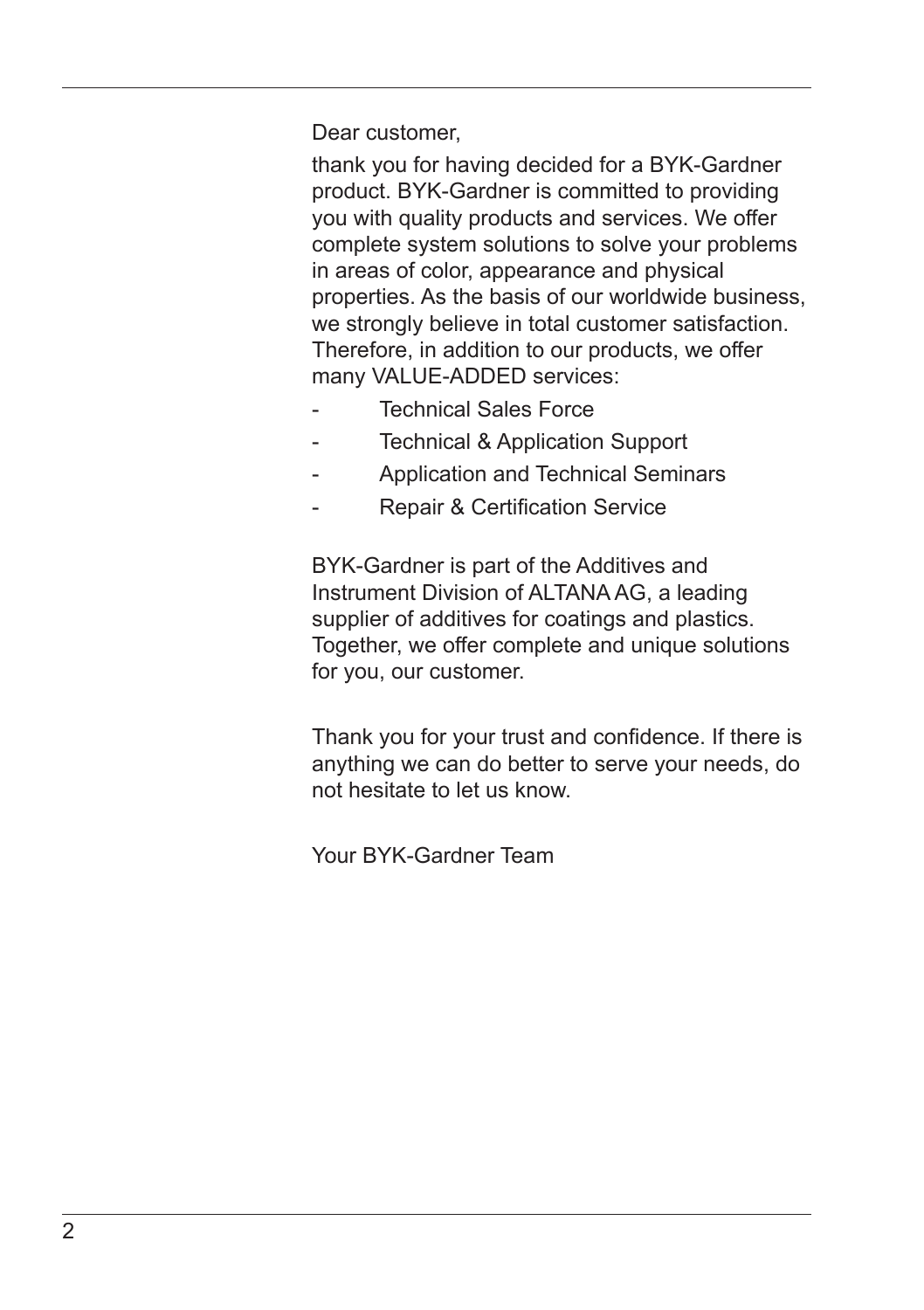### Table of contents

| 4.1 |       |  |  |  |
|-----|-------|--|--|--|
| 4.2 |       |  |  |  |
| 4.3 |       |  |  |  |
| 4.4 |       |  |  |  |
| 4.5 |       |  |  |  |
| 4.6 |       |  |  |  |
|     |       |  |  |  |
| 5.1 |       |  |  |  |
| 5.2 |       |  |  |  |
| 5.3 |       |  |  |  |
| 5.4 |       |  |  |  |
|     |       |  |  |  |
| 6.1 |       |  |  |  |
|     | 6.1.1 |  |  |  |
|     | 6.1.2 |  |  |  |
|     | 6.1.3 |  |  |  |
|     | 6.1.4 |  |  |  |
|     | 6.1.5 |  |  |  |
| 6.2 |       |  |  |  |
|     | 6.2.1 |  |  |  |
|     | 6.2.2 |  |  |  |
|     | 6.2.3 |  |  |  |
|     | 6.24  |  |  |  |
|     |       |  |  |  |
|     |       |  |  |  |
|     |       |  |  |  |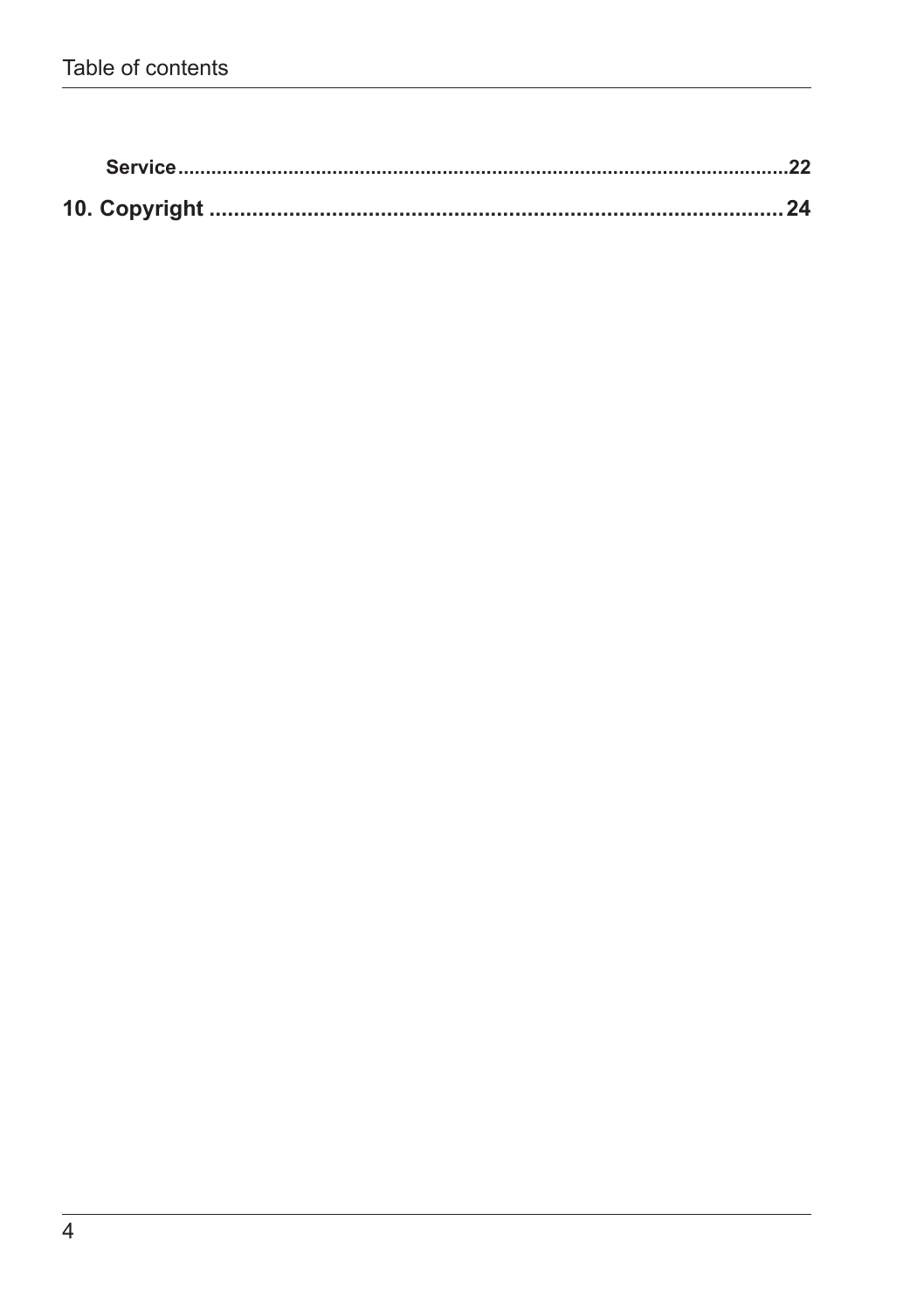# **1. System description and Delivery notes**

The temp-gard temperature recorder system measures and saves object and air temperature during the cure process. Documentation and analysis of temperature profiles is made easy with the included tempchart software: all you need to control and optimize your baking process.

The temp-gard data logger comes in two configurations, 12 temperature probe connections or 6 probe connections. The data logger has a new innovative design with a large color graphics display and USB memory stick connection for easy data transfer.

temp-gard system:

- USB memory stick interface provides easy data transfer for in the field or in plant locations
- • Long battery life using 2 standard AA alkaline batteries
- • Large color screen for numerical or graphical display of data
- • Robust thermal barrier made of stainless steel with safe high temperature insulation
- High accuracy guarantees long-term reliable results
- Light weight easy to carry thermal barrier

#### **Hardware Requirements:**

Operating system: Windows® 2000 or higher Excel® version: 2002 or higher VBA Memory: min. 256 MB RAM (recommended 512 MB) Hard disk capacity: min. 100 MB Monitor resolution: XGA (1024 x 768) or higher Disk drive: CD-ROM or DVD Interface: USB-port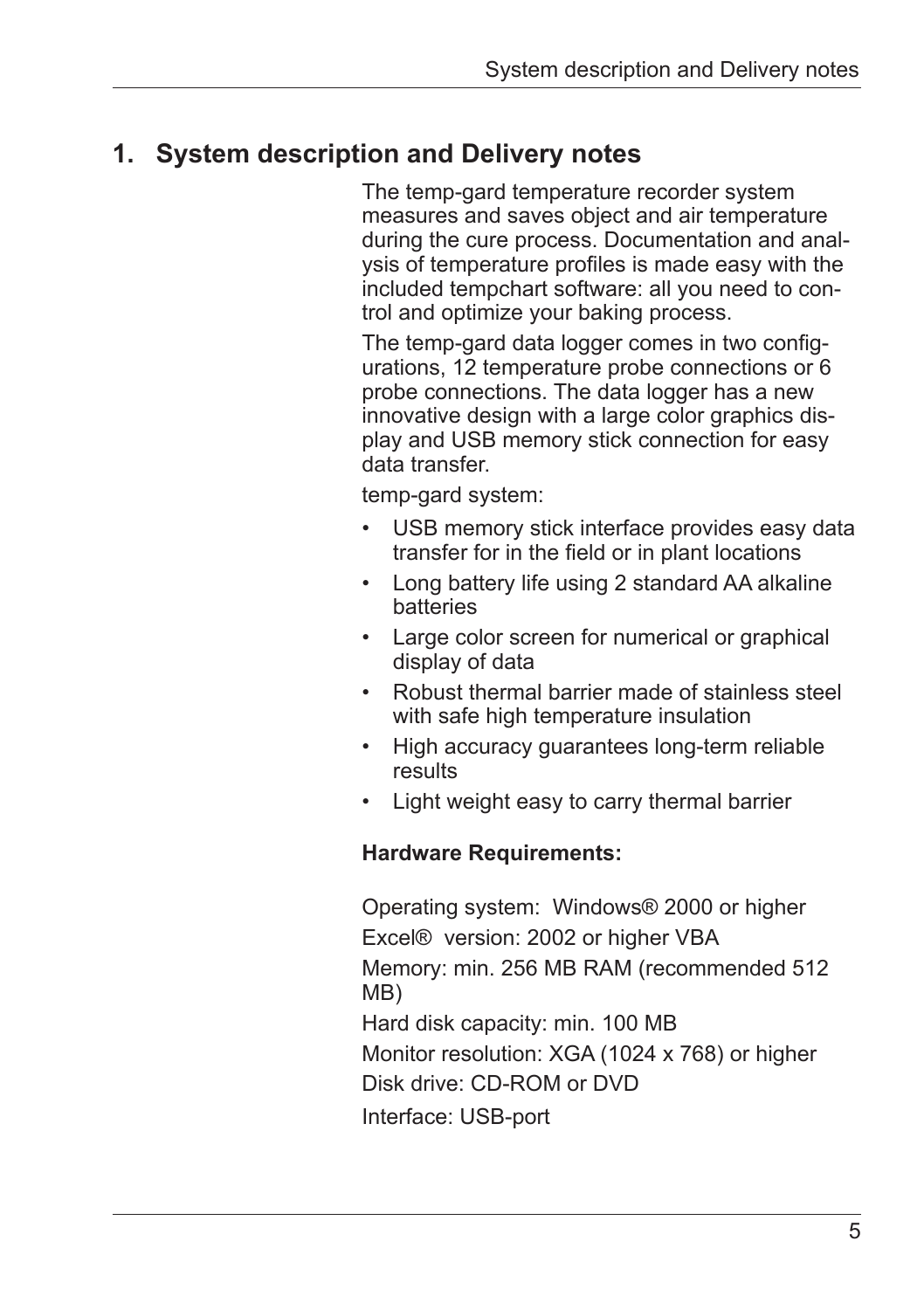temp-gard 12p PT-3319 temp-gard 6p PT-3317 Comes complete with: temp-gard datalogger instrument temp-chart software 1 Thermal barrier 1 Set of heat sinks 1 Probe for air temperature, magnet, 3m (PT-3131) 1 Interface cable to PC 2 AA Alkaline batteries Operating manual **Certificate** Carrying case Object temperature probes magnet, 3m (PT-3125) for: -temp-gard 6p 5 object probes -temp-gard 12p 11 object probes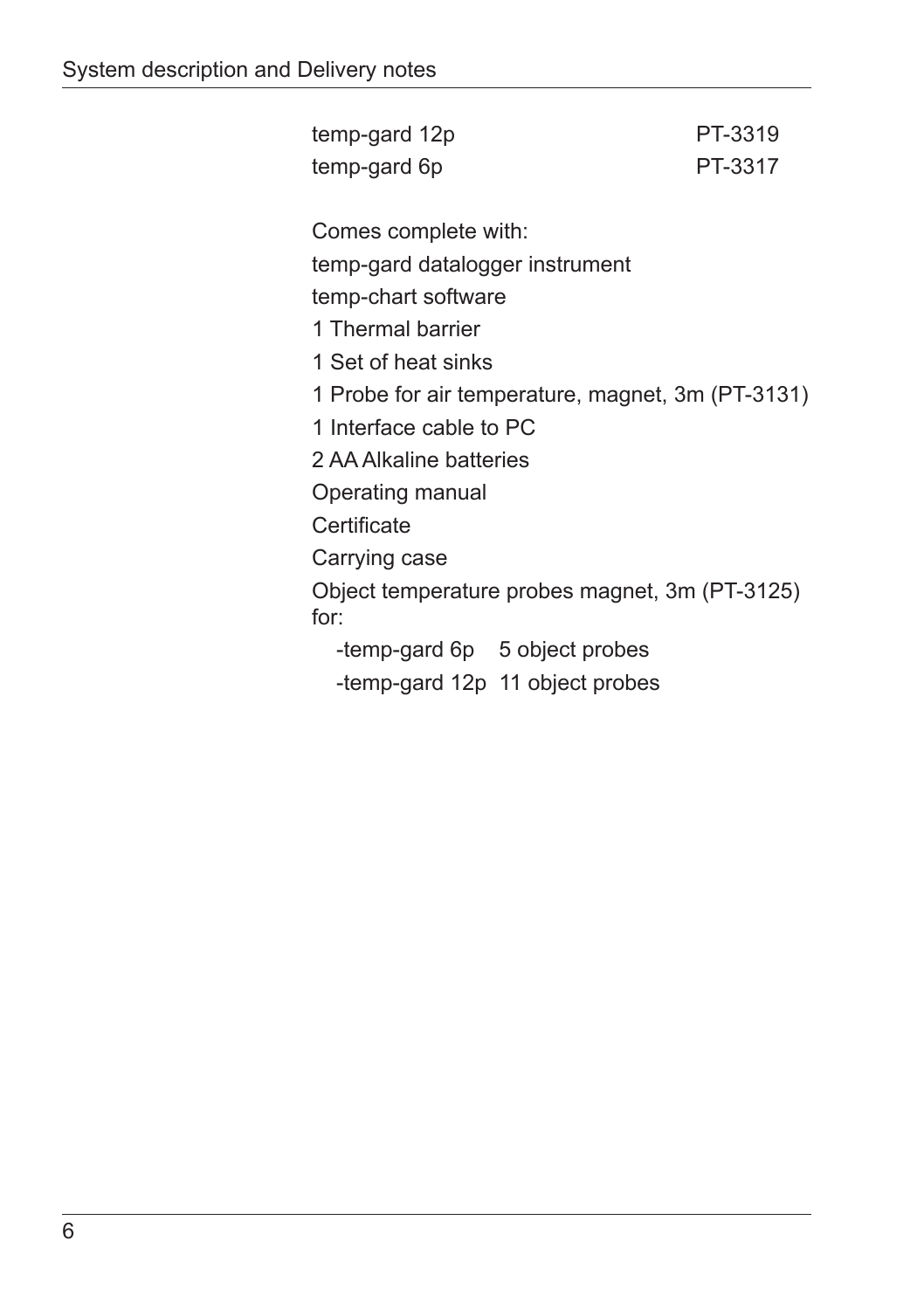# **2. Power supply**

Before operating the instrument for the first time, please read the operating manual and take particular notice of the Safety Instructions.

### **Powering the instrument:**



To operate the instrument, the battery compartment must be fitted with two 1.5-V AA(LR6) batteries.

Open the battery compartment with a philips screwdriver and insert the batteries.

Ensure that the batteries are correctly oriented in the compartment according to the  $(+)$  and  $(-)$  marks. Use only alkaline batteries (AA /LR6)! Close the lid and tighten the screw again.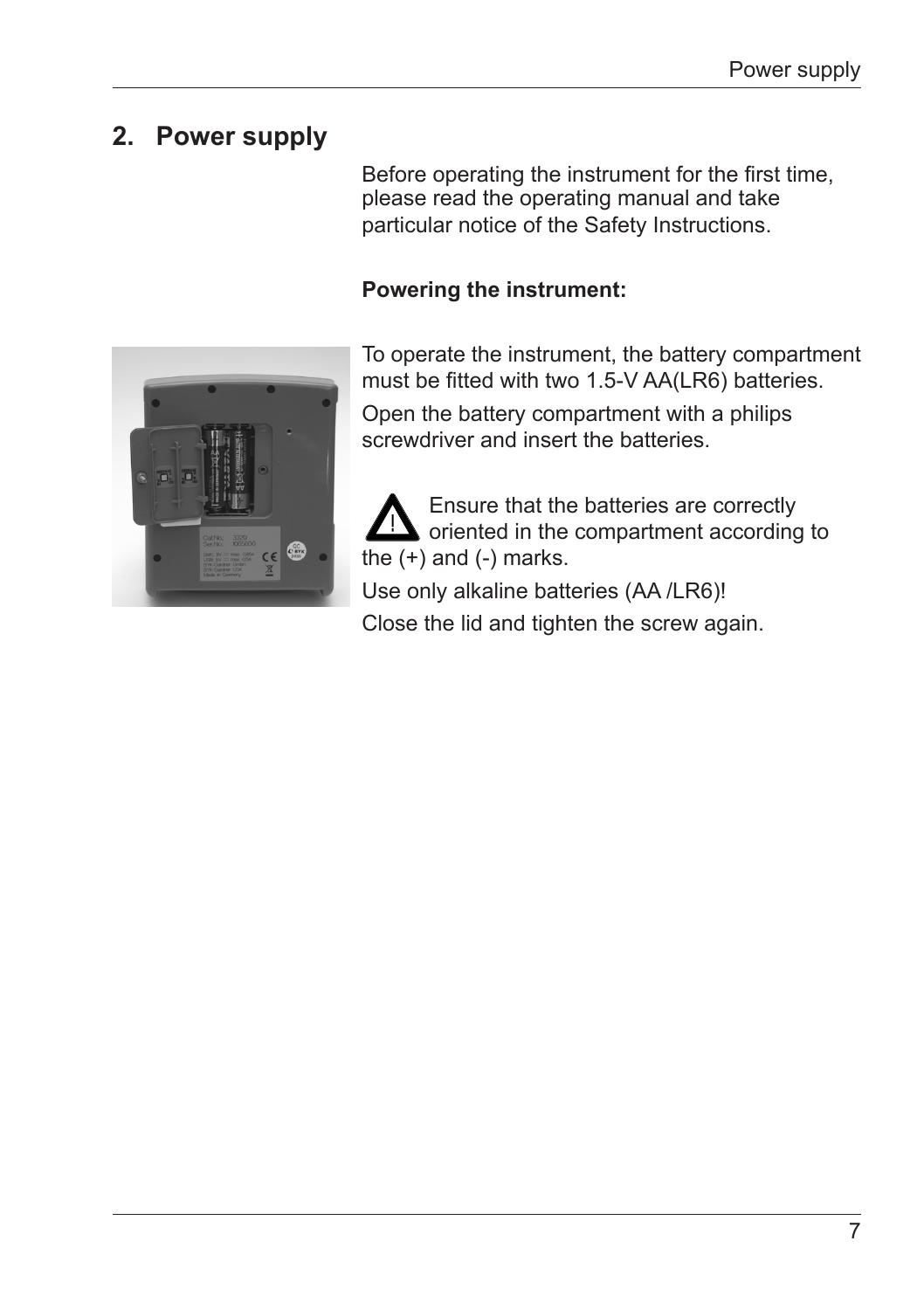# **3. Controls**



#### Measurement unit

- Enter Button: Switch on Select function Start / Stop a measurement
- esc Button: takes you one level up
- 3 UP / Down Button: ▲ ▼: Navigation
- USB Port 1: Transfer via cable
- USB Port 2: Transfer via USB-Stick
- Temperature probe connection ports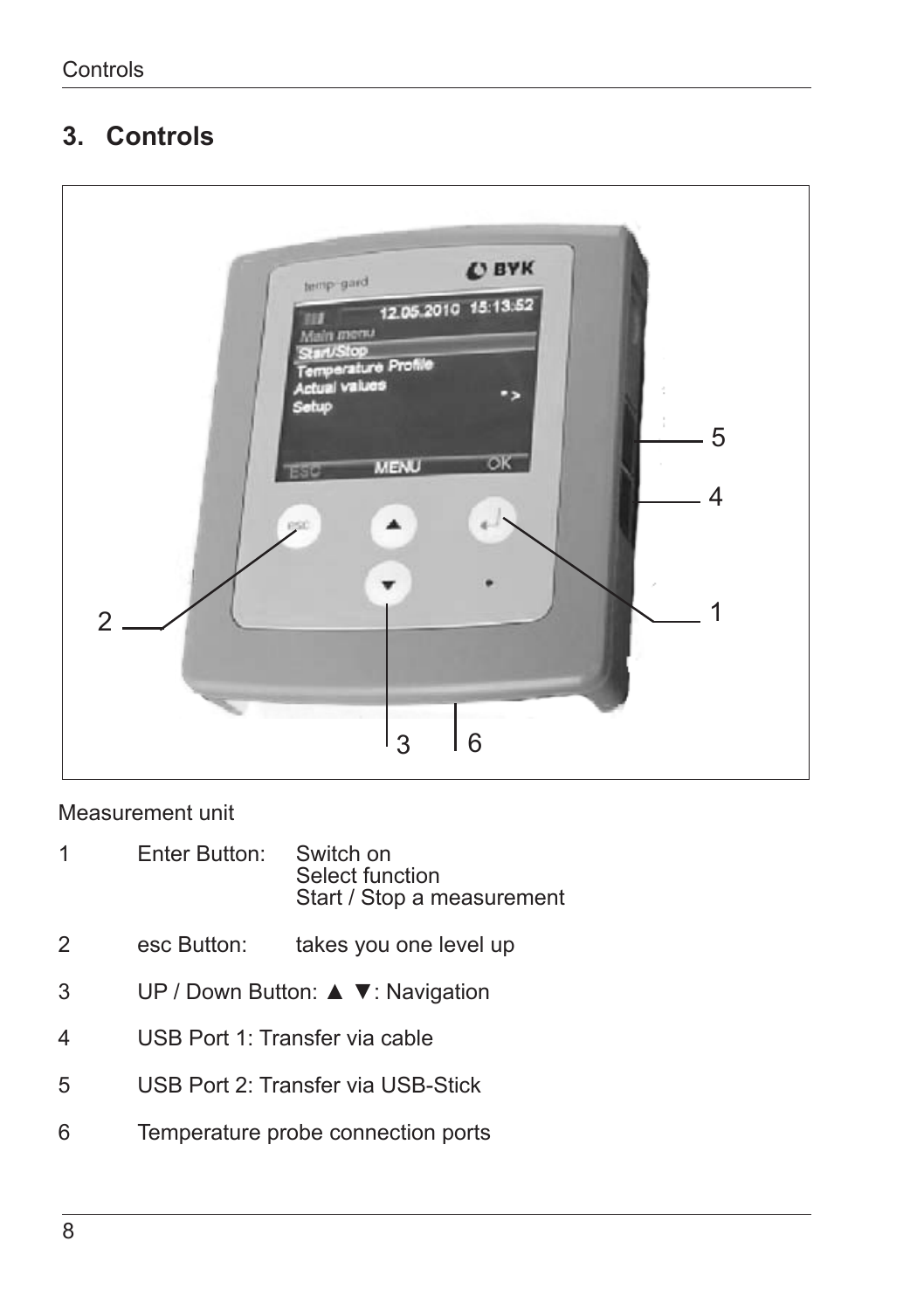# **4. Getting started**

You can start a measurement

- with temp gard as data logger
	- according to the standard settings for the measurement parameters

- change of the measurement parameters in the setup menu measurement parameters

by loading an Organizer

The measurement with the temp-gard as a data logger is described in the following.

The measurement with an organizer loaded is described in the temp-chart manual.

### **4.1 Starting the temp-gard logger**

| 02.03.2011 09:35:52                                                                   |                                                                                                                                  |
|---------------------------------------------------------------------------------------|----------------------------------------------------------------------------------------------------------------------------------|
| $\mathbf D$ BYK                                                                       | When the temp-gard logger is switched on, the<br>status of the setup settings will be displayed:                                 |
| Version: 1.02.1<br>Certification: 19.02.2011<br>Catalog No.: 3320                     | Screen 1: Firmware version, Certification and Cat.<br>No.                                                                        |
|                                                                                       | Screen 2: Ch xx: Probe name, press OK                                                                                            |
| <b>ESC</b><br>OK<br>02.03.2011<br>09:35:52<br>. .<br>Ch 1:                            | Screen 3: No. of Probes – Measurement interval –<br>Trigger                                                                      |
| $Ch2$ :<br>Ch 3:<br>Ch 4:<br>Ch 5:<br>Ch 6:                                           | Screen 4: Menu Connect the thermocouple probes<br>to the temp-gard instrument.                                                   |
| Ch 7:<br>Ch 8:<br>Ch 9:<br>Ch 10:<br>Ch 11:                                           | Start the measurement by pressing the start/stop<br>key.                                                                         |
| Ch 12:<br>OK I<br>ESC                                                                 | <b>Note:</b> Make sure that the thermal barrier and the                                                                          |
| 02.03.2011 09:35:52<br>Number of Probes: 12                                           | heat sinks have cooled down completely after the<br>previous measurement.                                                        |
| Measurement Interval: 1.0s<br>No trigger                                              | Make sure that the heat sinks are inserted in both<br>halfs of the thermal barrier.                                              |
|                                                                                       | Place the temp-gard in the lower part of the ther-<br>mal harrier                                                                |
| ESC<br>ОК<br>02.03.2011 09:35:52                                                      | Make sure that all gaskets are clean and without<br>defects.                                                                     |
| Main menu<br>Start/Stop<br>Temperature Profile<br><b>Actual Values</b><br>۰.<br>Setup | Place the temperature probe cables side by side<br>on the gasket of the thermal barrier and lock the<br>box with the upper part. |
| OK                                                                                    | Attach the thermocouple probes to the object.                                                                                    |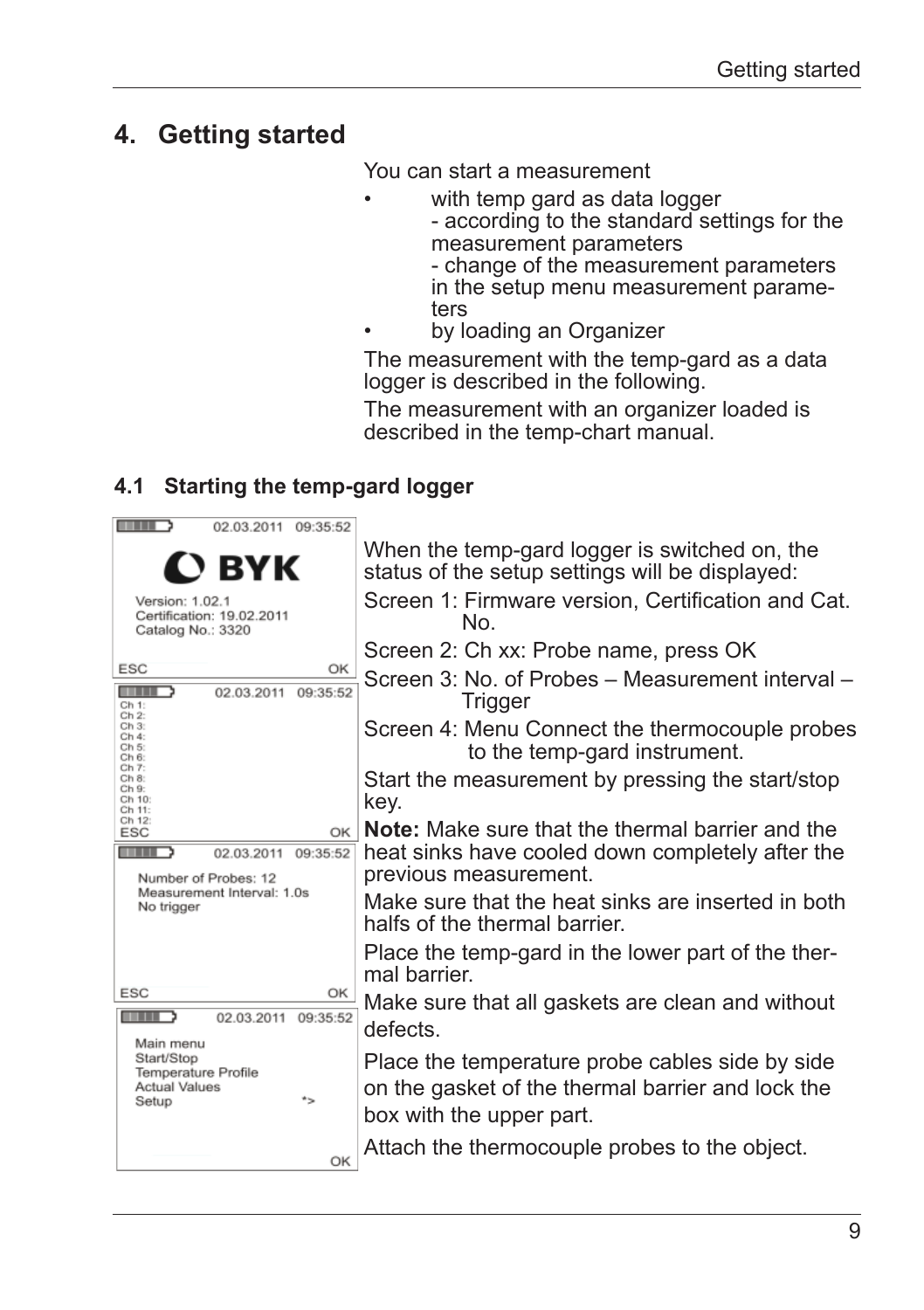Secure all cables and make sure that they cannot get tangled up when travelling through the oven.

Place the thermal barrier inside the object and make sure there is enough free space for the thermocouple probes, the cables and the thermal barrier.

#### **4.2 Finishing the Measurement**

#### **Attention!**

All parts can be hot after the measurement! Remove the hot thermal barrier from the object wearing appropriate protective clothing (protective gloves). Open the thermal barrier and press the start/stop key of the data logger to stop the measurement.

#### **4.3 Transfering Data**

To transfer the measurement data, connect the USB stick to the temp-gard logger. Data will be automatically saved on the USB-Stick.

With Organizers loaded:

If there are organizers on the stick, the selection menu "Configuration Files" appeares and a selection must be met. With "No Configuration" the already loaded Organizer remains in the Instrument and the data are sent to the stick. If another organizer is loaded, the data in the Instrument are deleted.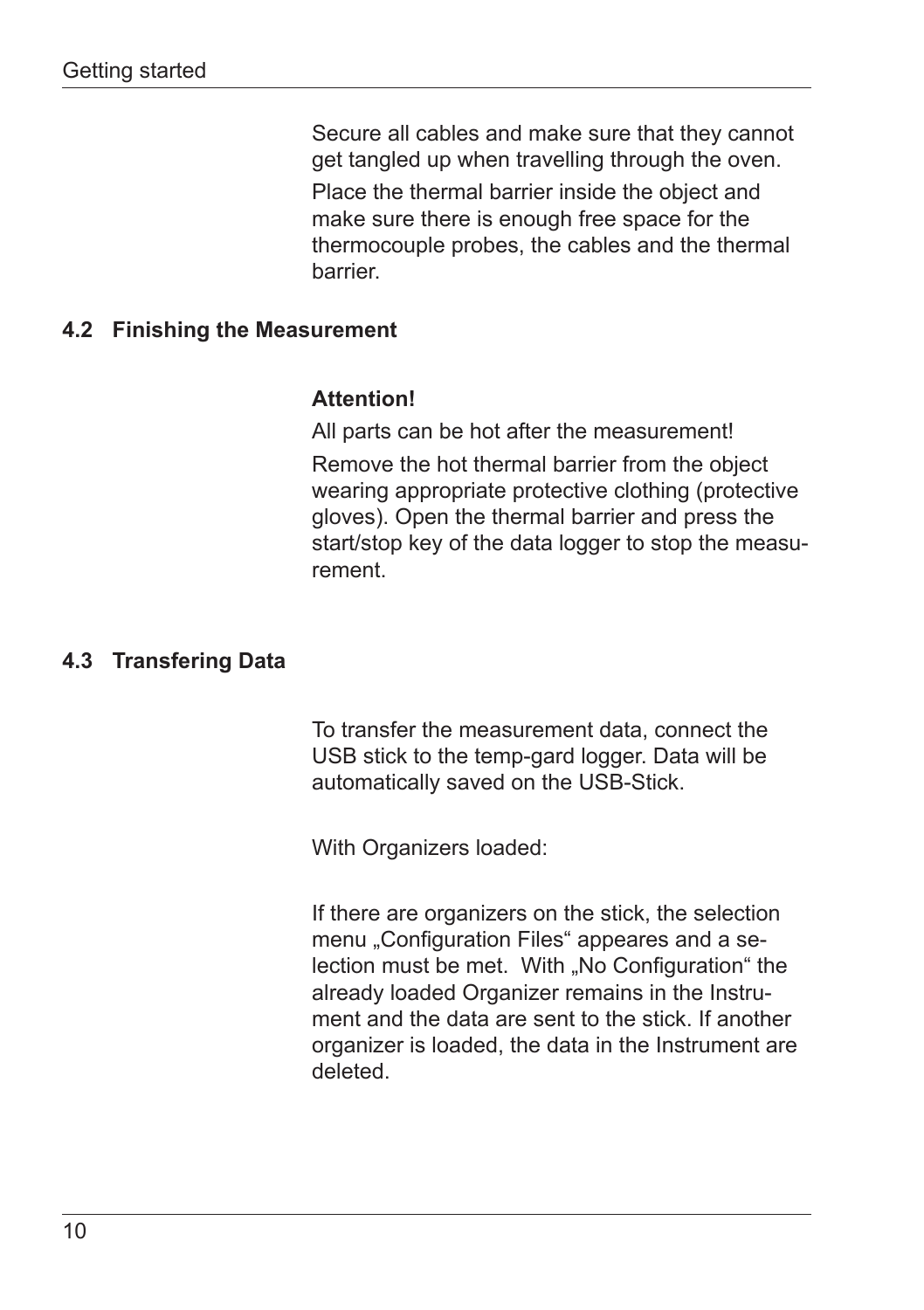#### **4.4 Temperature control**



On the inside of the battery compartment lid are two thermo-sensitive stickers. They react at a exceeded temperature of 60°C (140°F) respectively 65°C (149°F). When these temperatures are exceeded, the color of the stickers turn to black. If the temperature has exceeded 65°C (149°F) please return the instrument to the manufacturer for verification.

#### **4.5 Heatsinks**

It is very important that the heatsinks are shaken from time to time while they are cooling down. This serves a better mixture of the different components.

Maximum duration time:

at 100°C (212°F) up to 8.5 hours at 200°C (392°F) up to 2.5 hours at 250°C (482°F) up to 2.0 hours

#### **4.6 Special Notes on the Thermal Barrier**

All parts can be hot after the measurement.

Remove the hot thermal barrier from the belt wearing appropriate protective clothing (protective gloves). Open the thermal barrier and press the start/stop key of the data logger.

Cooling Down the Protective Parts:

Place hot thermal barriers on heat-resistant spacers, a ceramic fiber blanket or refractory material to ensure uniform cooling. Placing a hot thermal barrier directly onto a cold surface may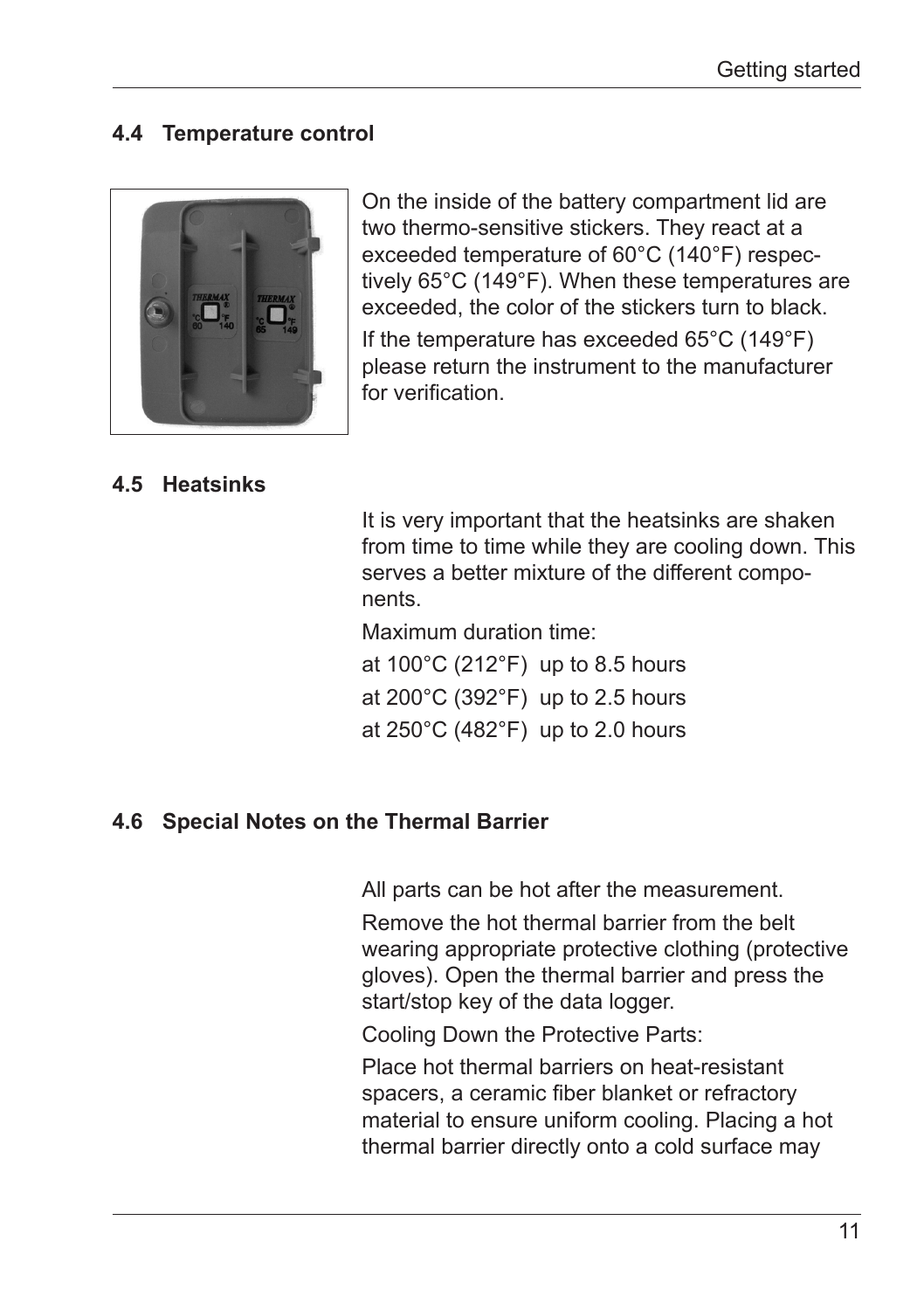cause the housing to deform due to the different cooling rates of the surfaces.

Do not remove the cover before the thermal barrier is in place.

Since the heat absorbed by the thermal barrier continues to affect the temperature of the heat sink and data logger, remove these parts from the thermal barrier as soon as the test is completed. Allow them to cool down before further use. In most cases cooling overnight is sufficient.

Always take the heat sinks out of the thermal barrier. Shake the heat sinks to find out whether the cooling agent has changed form solid to liquid state. If the cooling agent is still in a solid state, the heat sinks need to cool down for 8 hours at a temperature lower than +10 °C. If the cooling agent has remained solid, it is sufficient to cool down the heat sinks for 8 hours at a temperature lower than  $+20$  °C.

Make sure that mechanically damaged heat sinks don't leak.

Contact BYK-Gardner if the heat sink phase change material leaks. It is a non-toxic waxlike substance that dries hard powdery white and has a slight acidic smell. Wait until it is dry before scraping off any material that has leaked onto the surface of the barrier.

The cooling agent is a non dangerous substance or no dangerous mixture in the sense of the EUROPEAN UNION guideline 67/548/EWG or 1999/45/EG.

Examine the cooled thermal barrier and heat sinks for damage before storing in a dry environment to avoid the ceramic insulation absorbing water.

Check the thermal barrier's seals and closing mechanism, rectify any damage before further use.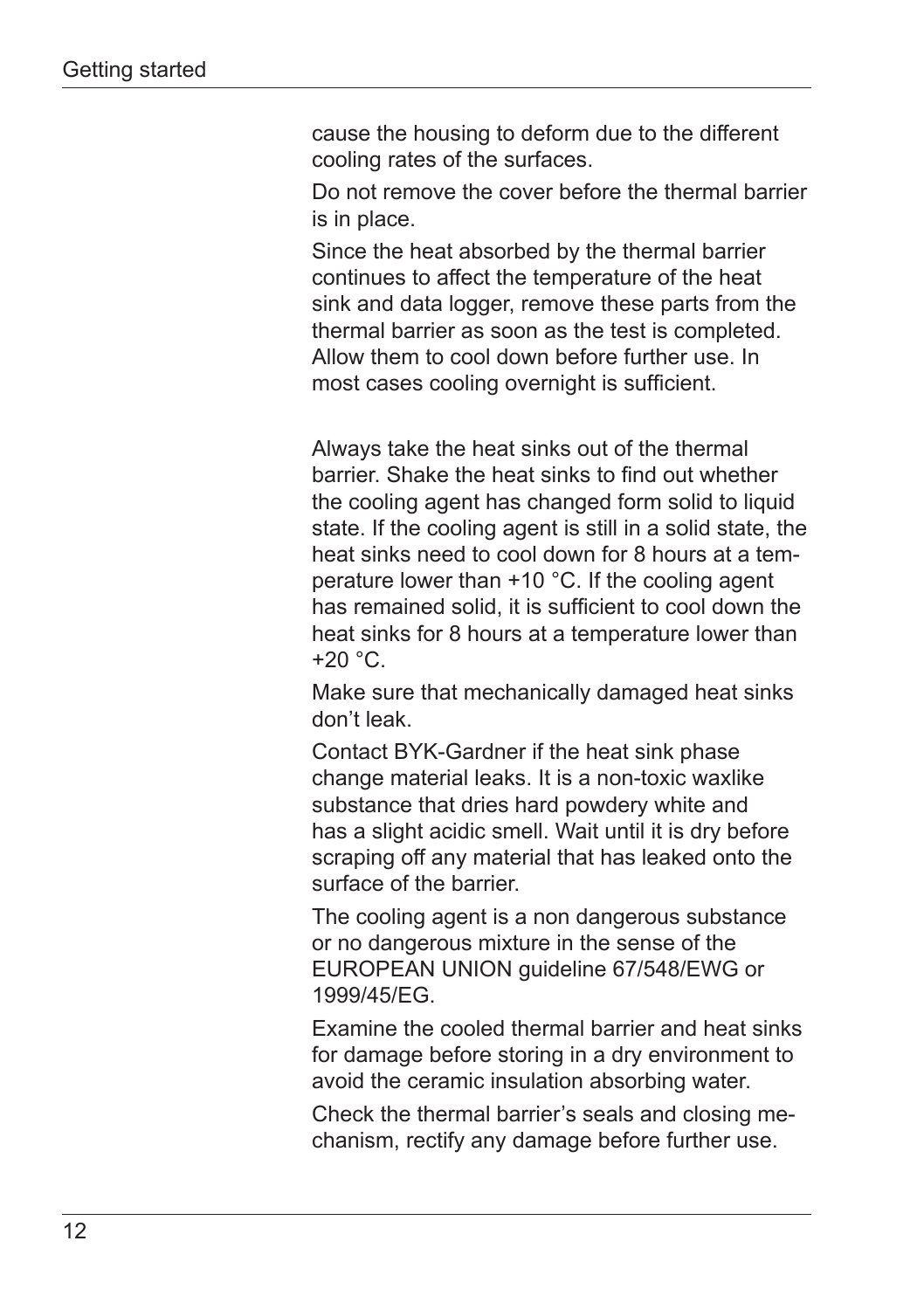temp-gard Data Loggers

Store in a dust free environment. Remove batteries when storing for more than two to three weeks.

Return to BYK-Gardner annually for calibration.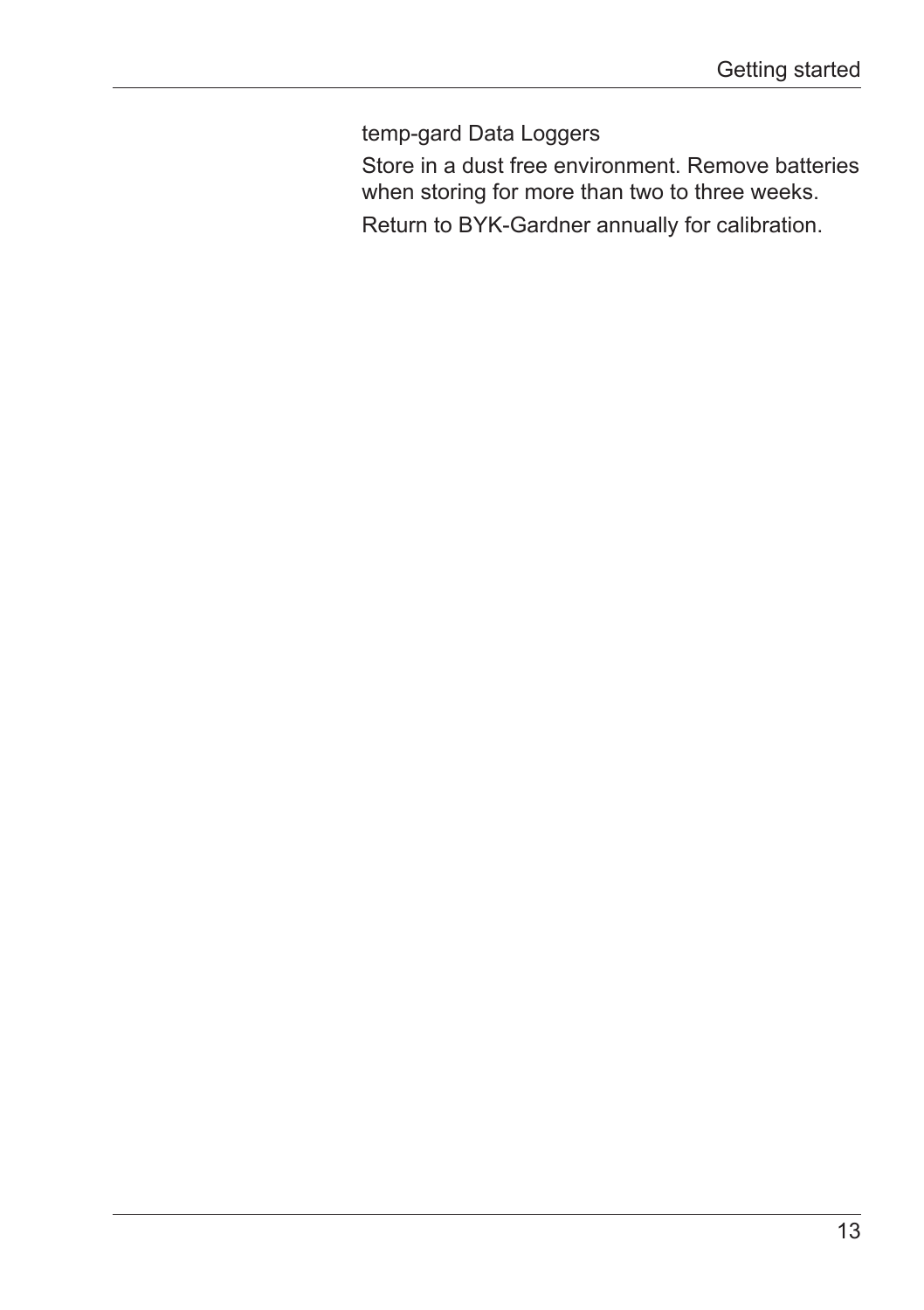# **5. Main menu**

| The Main menu contains the items: |                                                                               |  |
|-----------------------------------|-------------------------------------------------------------------------------|--|
| Start / Stop                      | Start / Stop a measurement                                                    |  |
| Profile                           | Temperature Display of temperature curve                                      |  |
|                                   | Actual values Displays the actual temperature<br>data of the connected probes |  |
| Setup                             | Definition of measurement and<br>instrument parameters                        |  |

### **5.1 Start/Stop**

| 09:35:52<br>02.03.2011<br>Start measurement?<br>Yes<br>No<br>Measurement data will<br>be deleted                | To start the measurement, place the cursor on the<br>Start/Stop position of the display and press the OK<br>button. Choose Yes with the cursor and press the<br>OK button.<br>The measurement starts. |
|-----------------------------------------------------------------------------------------------------------------|-------------------------------------------------------------------------------------------------------------------------------------------------------------------------------------------------------|
| OK<br>ESC                                                                                                       |                                                                                                                                                                                                       |
| 09:35:52<br>02.03.2011<br>Number of Probes: 4<br>Measurement Interval: 5s<br>Measurement time: 3h<br>No trigger | In the display you are informed about the<br>measurement configuration.                                                                                                                               |
| ESC<br>OK                                                                                                       |                                                                                                                                                                                                       |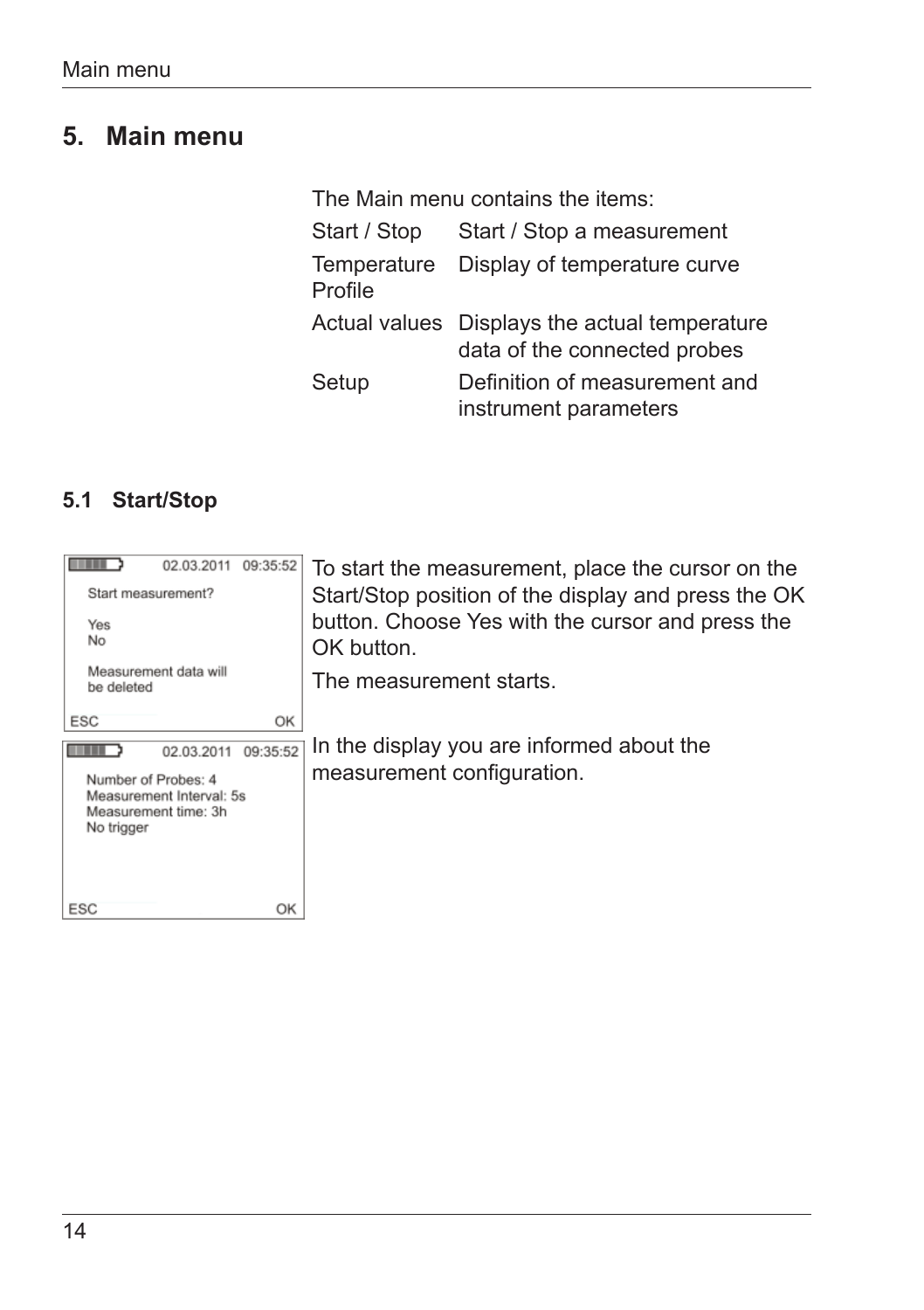### **5.2 Temperature profile**



02.03.2011 09:35:52 Temperature profile displays the histogram of the actual measurement.

### **5.3 Actual values**

| .              | 02.03.2011 09:35:52 |                             | Д |
|----------------|---------------------|-----------------------------|---|
|                | Measurement Values  |                             |   |
| Ch 1 21.3°C    |                     | Ch 7 -*.*°C                 |   |
| Ch 2 19.5°C    |                     | $Ch 8 - N^{\circ}C$         |   |
| Ch 3 22.8°C    |                     | $Ch 9 - \cdot ^* ^{\circ}C$ |   |
| Ch 4 19.8°C    |                     | Ch 10 -*.*°C                |   |
| Ch 5 -*.*°C    |                     | Ch 11 -*.*°C                |   |
| $Ch 6 -$ *.*°C |                     | Ch 12 -*.*°C                |   |
|                |                     |                             |   |
| ESC            |                     |                             |   |

Actual values displays the actual temperature alues of the connected probes.

### **5.4 Setup**

| Setup<br>Measurement Parameters > | 02.03.2011 09:35:52 In the setup menu you can choose between the<br>setup of the |
|-----------------------------------|----------------------------------------------------------------------------------|
| *><br>Instrument                  | Measurement parameters or                                                        |
|                                   | Instrument.                                                                      |
|                                   | The asterix in the menu item allways leads you to                                |
| ESC                               | $_{OK}$ the language selection.                                                  |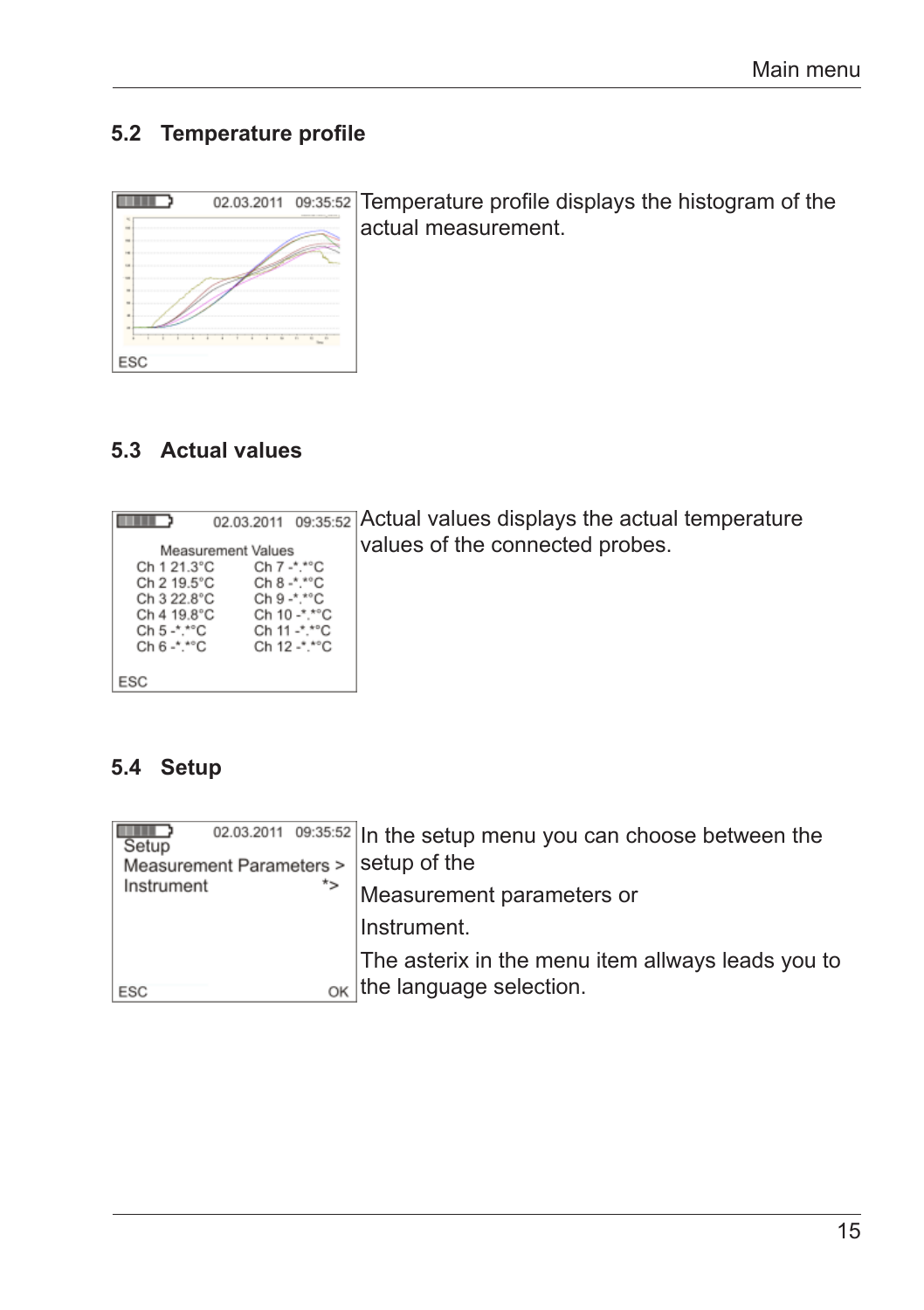# **6. Setup**

#### **6.1 Measurement Parameters**

| 02.03.2011 09:35:52<br><b>Measurement Parameters</b> |    | You can set:         |
|------------------------------------------------------|----|----------------------|
| Number of Probes                                     | >  | Number of Probes     |
| <b>Measurement Time</b><br>Trigger                   | >  | Measurement time     |
| Measurement Interval<br>Unit                         | >  | Trigger              |
|                                                      |    | Measurement Interval |
| ESC                                                  | OK | Init                 |

### 6.1.1 Number of Probes

|           | 02.03.2011 09:35:52 Select the number of probes you are going to use.<br>Set Number of Probes |
|-----------|-----------------------------------------------------------------------------------------------|
| 7 Probes  | Select the number with the cursor and press the                                               |
| 8 Probes  | OK button.                                                                                    |
| 9 Probes  |                                                                                               |
| 10 Probes |                                                                                               |
| 11 Probes |                                                                                               |
| 12 Probes |                                                                                               |
| ESC<br>ОΚ |                                                                                               |

#### 6.1.2 Measurement Time

|                          | 02.03.2011<br>Set Measurement Time |    | 09:35:52 Select the total duration of the measurement. |
|--------------------------|------------------------------------|----|--------------------------------------------------------|
| Days<br>Hours<br>Minutes | 0<br>$\Omega$                      |    | Days<br>Hours                                          |
|                          |                                    |    | Minutes                                                |
| ESC                      |                                    | OK |                                                        |
|                          |                                    |    | Select the annropriate by clicking on it and set th    |

Select the appropriate by clicking on it and set the time according to your measurement necessities.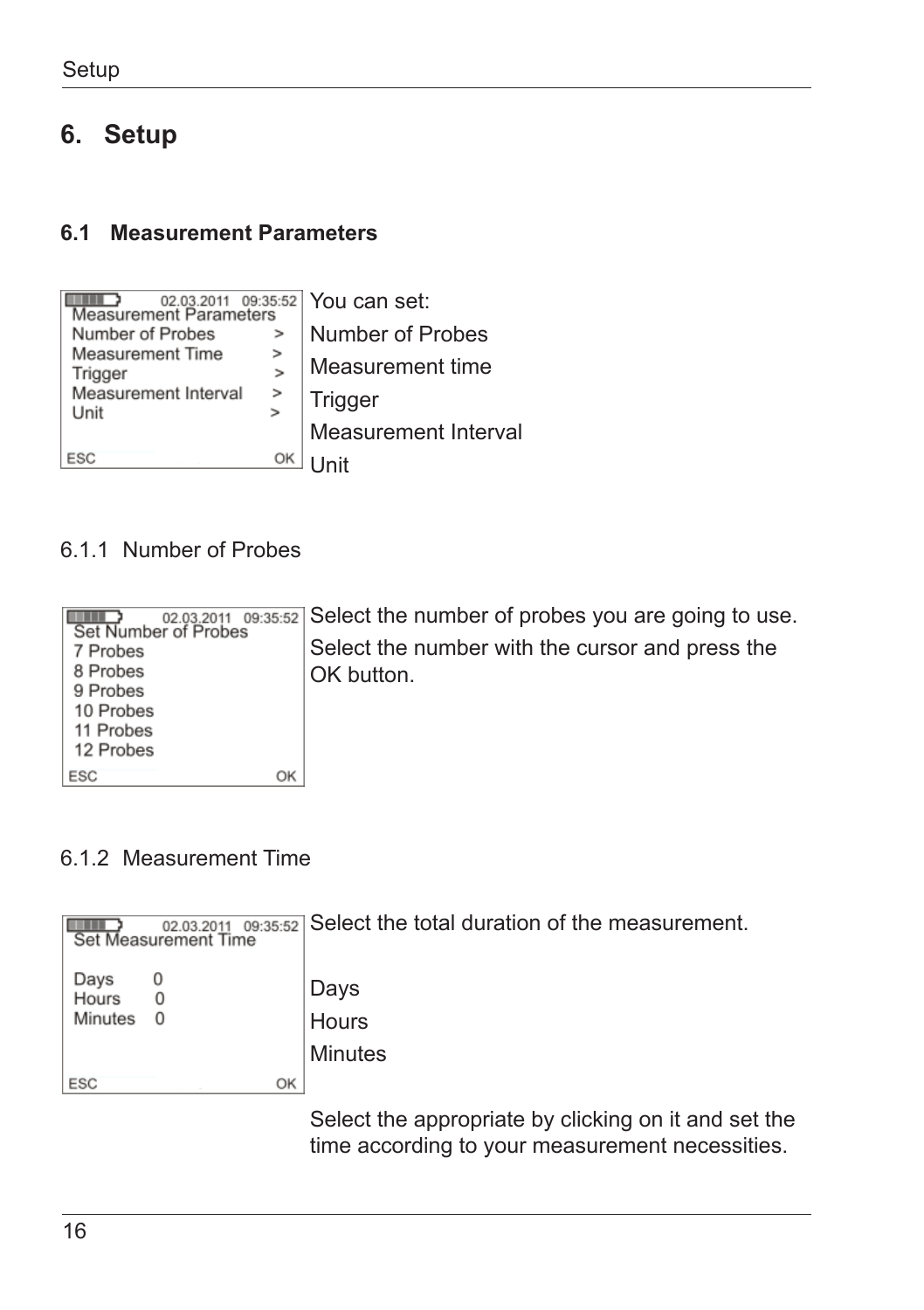### 6.1.3 Trigger

| Trigger Settings                                                      | 02.03.2011 09:35:52 You can choose between temperature and time<br>trigger. That means that the measurement will start     |
|-----------------------------------------------------------------------|----------------------------------------------------------------------------------------------------------------------------|
| Without Trigger<br>Temperature Trigger 30,0°C<br>5 min<br>Time Tigger | after a preselected temerature or time is reached.<br>Click on the appropriate and choose the interval<br>with the cursor. |
| ESC<br>OK                                                             | For a measurement without trigger choose<br>"Without Trigger".                                                             |

### 6.1.4 Measurement Interval

| 02.03.2011<br>Measurement Interval         | $\lceil$ 09:35:52 You can set the measurement interval in minutes,<br>seconds and 100 milliseconds. |
|--------------------------------------------|-----------------------------------------------------------------------------------------------------|
| Minutes<br>0<br>Seconds<br>0<br>100ms<br>0 | Click on the appropriate to set the interval.                                                       |
| ESC<br>ОK                                  |                                                                                                     |

#### 6.1.5 Unit

|                       |    | $_{02.03.2011}$ $_{09:35:52}$ Select the unit: |
|-----------------------|----|------------------------------------------------|
|                       |    | Celsius                                        |
| Celsius<br>Fahrenheit |    | Fahrenheit                                     |
|                       |    |                                                |
|                       |    |                                                |
| ESC                   | ΩK |                                                |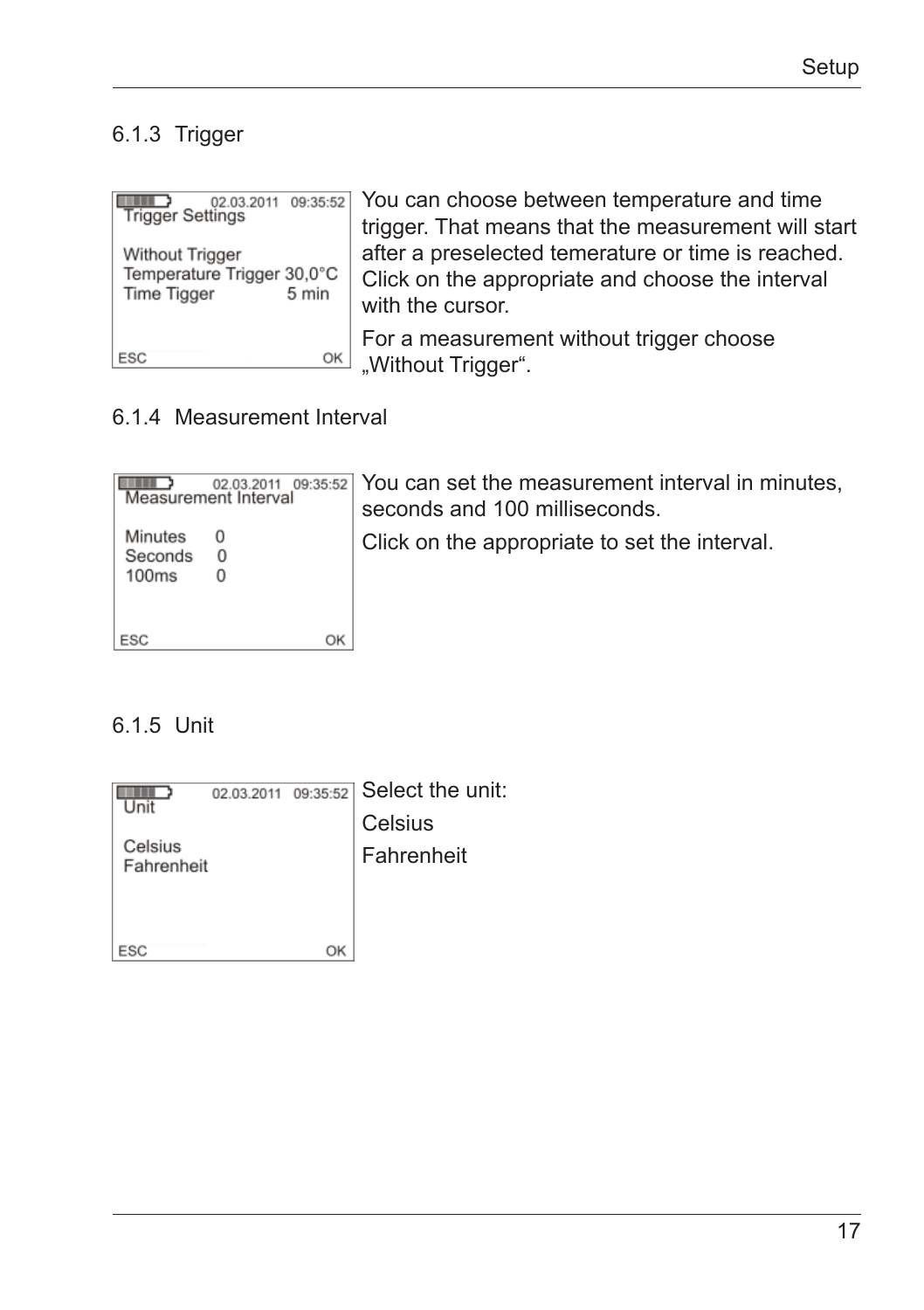### **6.2 Instrument**

| 02.03.2011<br>Instrument<br>Display time | 09:35:52<br>> | In the instrument menu you can choose: |
|------------------------------------------|---------------|----------------------------------------|
| Time Date<br>Language                    | ><br>* >      | Display time                           |
| Info                                     |               | Time/Date                              |
|                                          |               | Language                               |
| ESC                                      | OK            | nfo                                    |

### 6.2.1 Display time



### 6.2.2 Time/Date

|           |      |    | 02.03.2011 09:35:52 Here you can set Time and Date. |
|-----------|------|----|-----------------------------------------------------|
| Time/Date |      |    |                                                     |
| Year      | 2011 |    |                                                     |
| Month     |      |    |                                                     |
| Day       |      |    |                                                     |
| Hour      | 14   |    |                                                     |
| Minute    | 30   |    |                                                     |
| Second    | 49   |    |                                                     |
| ESC       |      | OK |                                                     |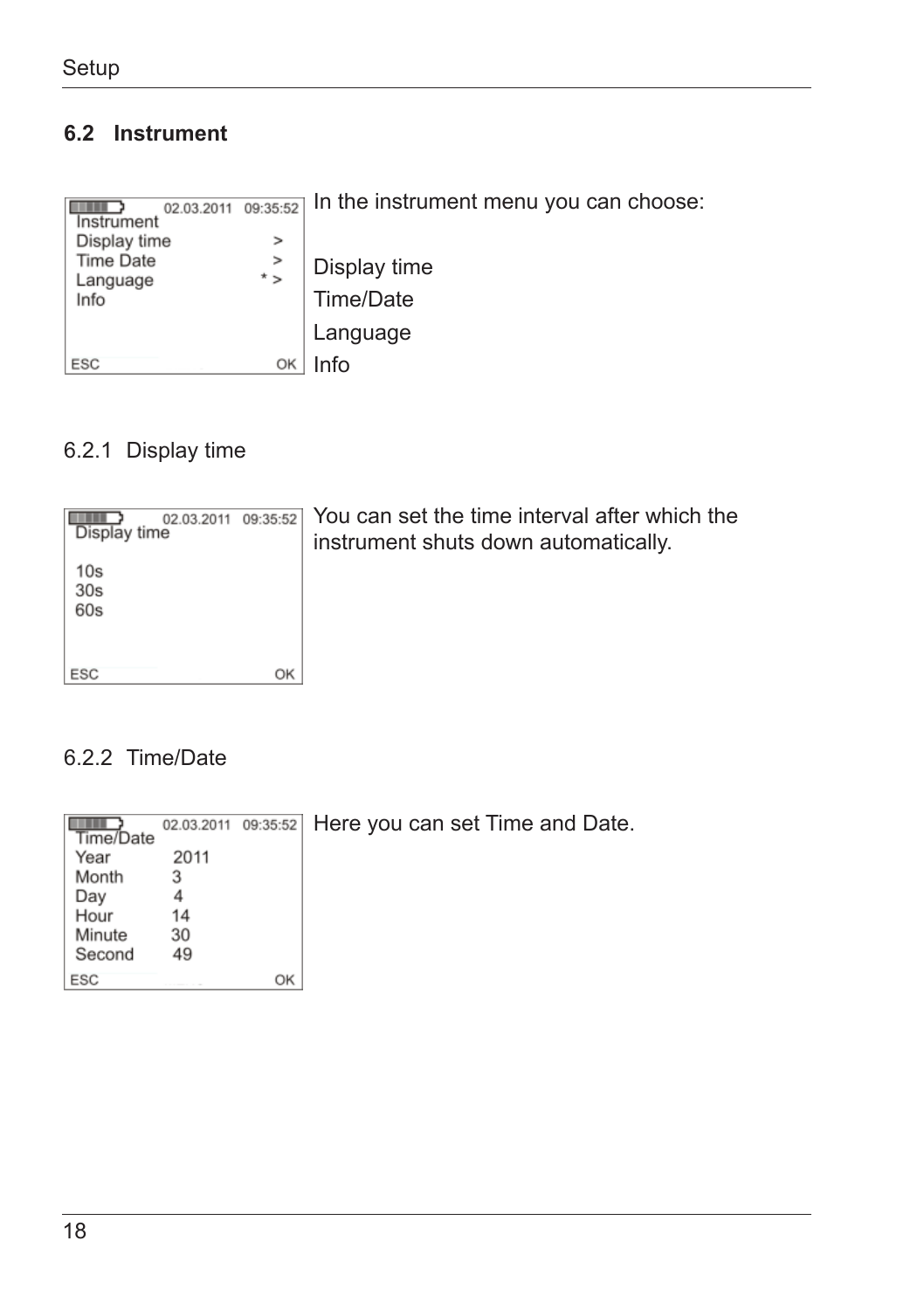### 6.2.3 Language

| Language<br>German<br>English<br>French<br>Italian<br>Spanish |    | 02.03.2011 09:35:52 Choose the Language |
|---------------------------------------------------------------|----|-----------------------------------------|
| ESC                                                           | OK |                                         |

### 6.2.4 Info

| 02.03.2011 09:35:52<br>Logger status      | This menu displays the following information about<br>the device: |
|-------------------------------------------|-------------------------------------------------------------------|
| Version: 1.02.1<br>Serial number: 1065600 |                                                                   |
| Module version: 1.10.0                    | • Version                                                         |
| Max. int. Temperature: 32,7°C             | · Serial number                                                   |
| ESC<br>OK                                 | • Module version                                                  |
|                                           |                                                                   |

• Maximum internal temperature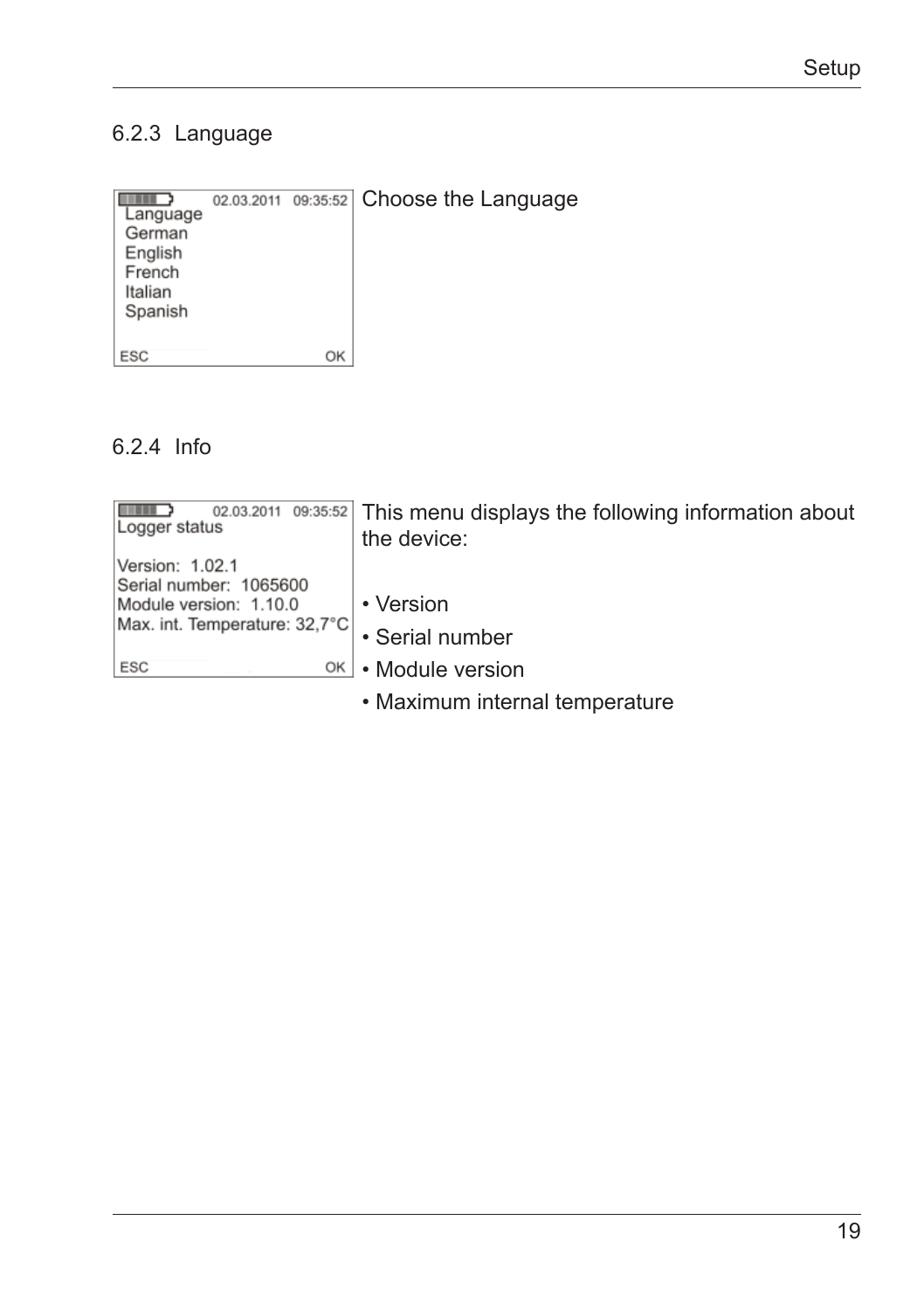# **7. Technical Data**

| Accuracy                | +/- $0.5 °C$                  |
|-------------------------|-------------------------------|
| Resolution              | 0,10 °C from $0 - 400$ °C     |
|                         | 0.18 °F from 32 - 752 °F      |
| No. of Channels         | 6 or 12                       |
| Memory                  | 20,000 readings per channel   |
| Sampling interval       | 0.1 sec up to 24 hrs          |
| Temperature Range       | $0 - 400$ °C (32 - 752 °F)    |
| <b>Battery Capacity</b> | $0.5$ sec interval = 50 hrs   |
| <b>Display Color</b>    | 79 x 60 mm (3.1 x 2.4 in)     |
| Interface               | <b>USB 2.0</b>                |
| <b>Thermal Barrier</b>  | 255 x 215 x 135 mm            |
|                         | $10 \times 8.5 \times 5.3$ in |
| Weight                  | 3.56 kg (7.82 lbs)            |
| <b>Maxium Duration</b>  | at 100 °C $-$ 8.5 hrs         |
|                         | at 200 °C $-$ 2.5 hrs         |
|                         | at 250 °C $-$ 2.0 hrs         |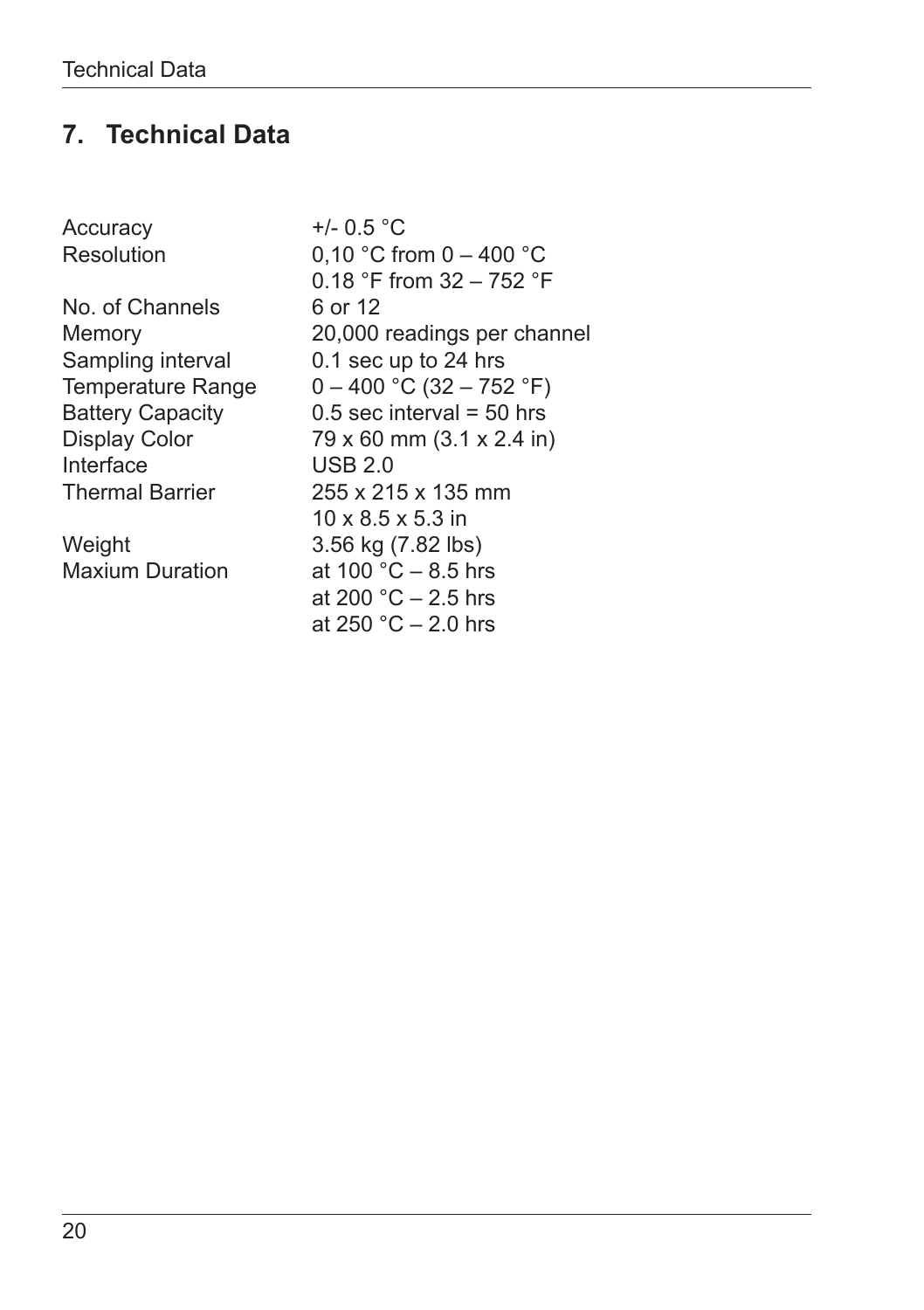# **8. Cleaning and Maintenance**

### **Do not use any acetone for cleaning**

**the unit!** The instrument housing is resistant to a number of solvents, but cannot be guaranteed to withstand all chemicals. You should therefore use a soft, moist cloth for cleaning. For cleaning excessive dirt, use propanol.

Do not attempt to make any repairs yourself! If a malfunction occurs on your measuring device, our Customer Service department will be happy to help you as quickly as possible.

Examination

Always take the heat sinks out of the thermal barrier. Shake the heat sinks to find out whether the cooling agent has changed form solid to liquid state. If the cooling agent is still in a solid state, the heat sinks need to cool down for 8 hours at a temperature lower than +10 °C. If the cooling agent has remained solid, it is sufficient to cool down the heat sinks for 8 hours at a temperature lower than +20 °C.

Make sure that mechanically damaged heat sinks don't leak.

temp-gard Data Loggers

Store in a dust free environment. Remove batteries when storing for more than two to three weeks.

Return to BYK-Gardner annually for calibration.

Thermocouple Probes

General:

Lifting or removing the probes by the cables will damage the cables and connectors.

Examine cables, and replace any probes found to have damaged insulation.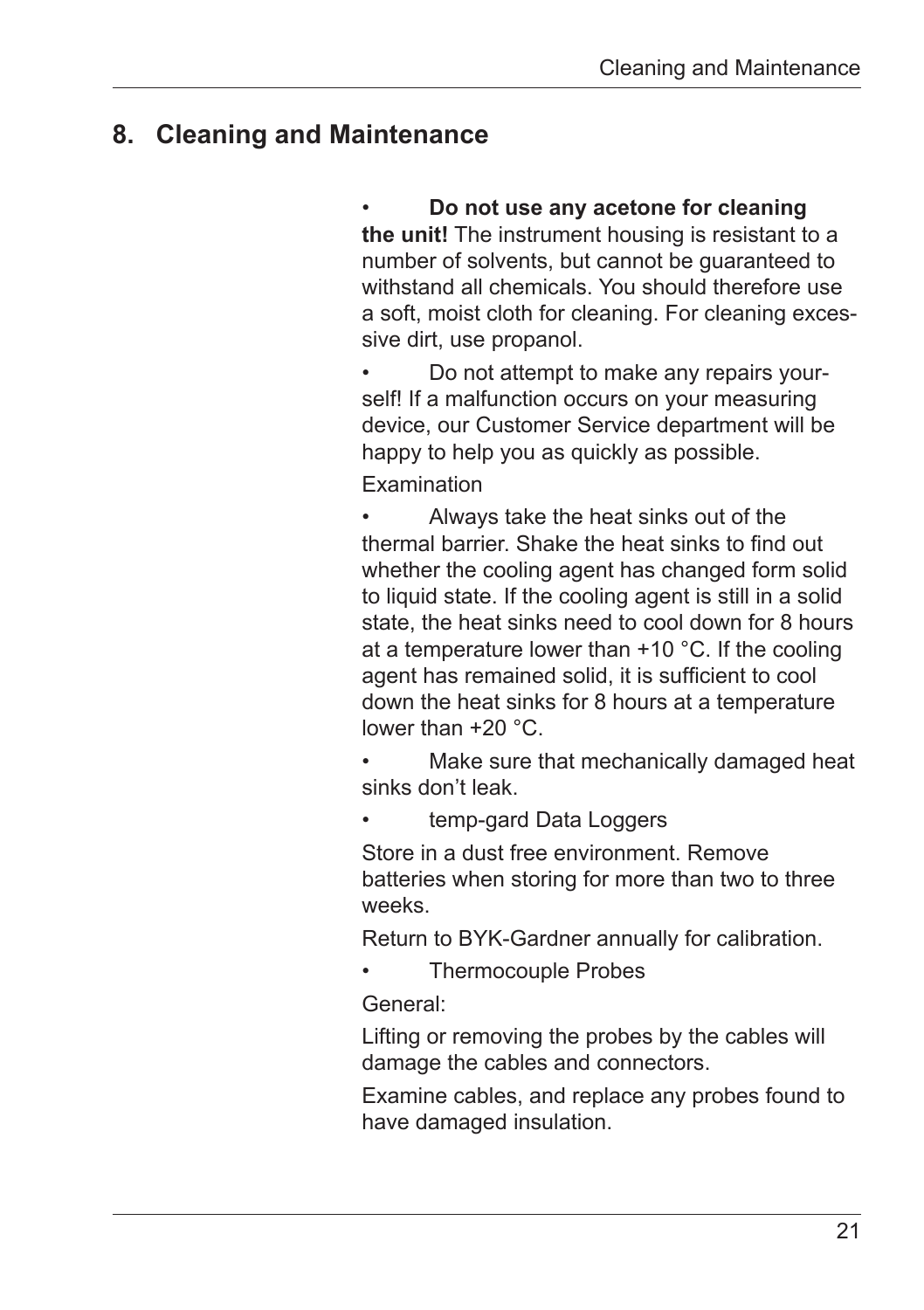# **9. Service and Certification**

#### **Service**

Besides the repair of your instrument we offer the following additional services:

#### **First diagnosis on the telephone or by e-mail**

Call us or send us an e-mail and we will try to solve your problem. If this is not successful, please send us the instrument for repair.

#### **Preventive maintenance, calibration, and recertification**

For precautionary reasons we recommend regular preventive maintenance. We carry out this preventive maintenance automatically when you send us your instrument for maintenance and recertification. We clean the optics, check all functions, test and, if required, adjust the measured values by using reference standards. You will receive a certificate, which includes the retraceability to international standards.

#### **Loaners**

During the period of repair we furnish you with a loaner on request and availability.

#### **Maintenance agreement**

In case you want to make sure that the necessary maintenance is being done on a regular basis and on time, we recommend a maintenance agreement.

#### **Extended warranty contracts**

Furthermore, you can request an extended warranty contract for additional 12 months.

Ordering information:

SE-3300 Extended Warranty -one year additional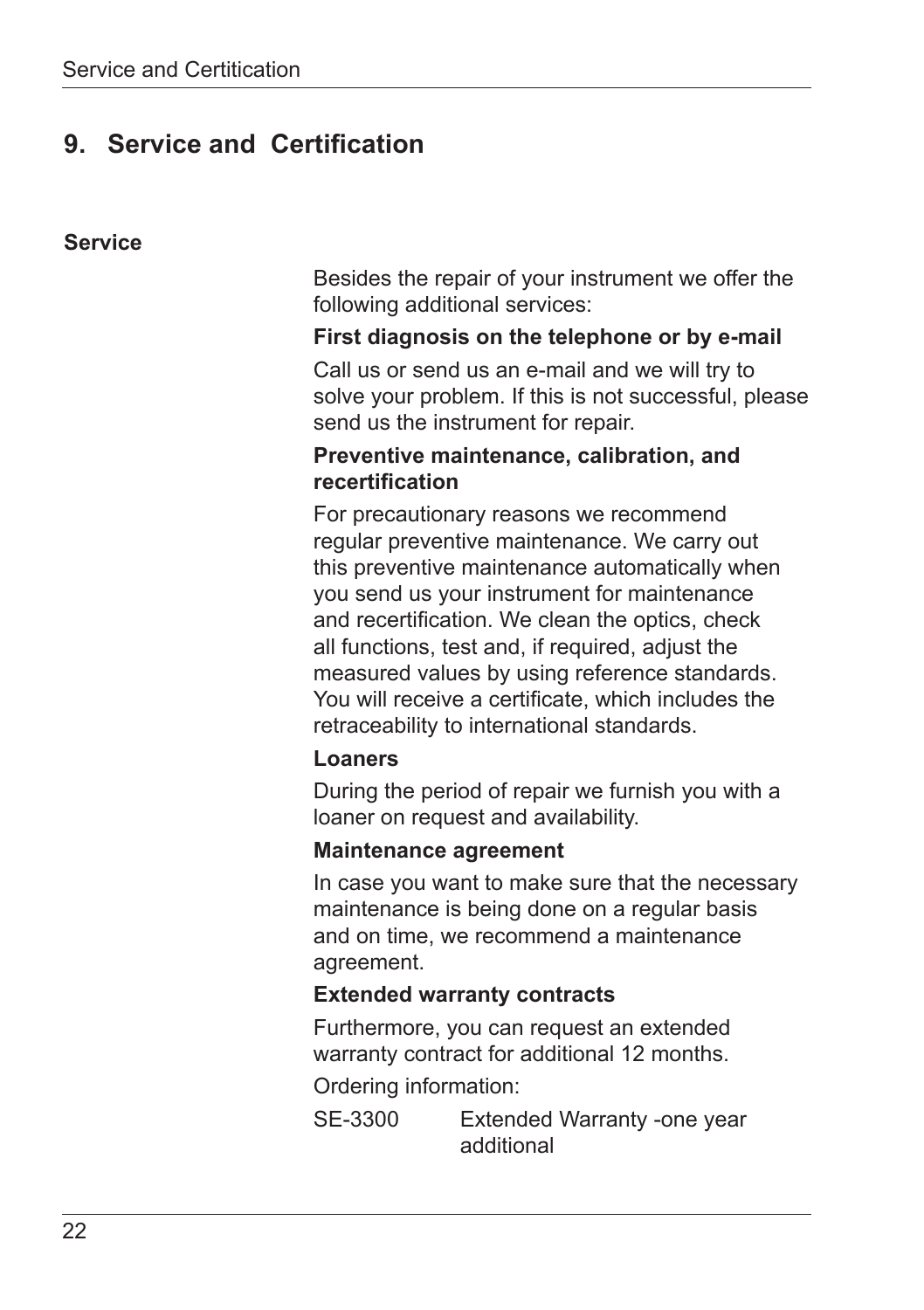|                                         |   | gradienten-ofen |   | gradienten-ofen<br>$=$ |   |  | Grant-ICI<br>Recorder |   |  | byko-track 4/6 |                         |  | temp-gard |   |  | Leitfähigkeits-<br>Meßgerät |   |  |
|-----------------------------------------|---|-----------------|---|------------------------|---|--|-----------------------|---|--|----------------|-------------------------|--|-----------|---|--|-----------------------------|---|--|
| Vertragstyp                             | 1 |                 | 1 |                        | 1 |  | 1                     |   |  | 1              |                         |  | 1         |   |  |                             |   |  |
| ampenwechsel                            |   |                 |   |                        |   |  |                       |   |  |                |                         |  |           |   |  |                             |   |  |
| Kalibrierung                            |   | X               |   |                        | X |  |                       | X |  |                | X                       |  |           | X |  |                             | X |  |
| Reinigung der Glasplatte                |   | X               |   |                        | X |  |                       |   |  |                |                         |  |           |   |  |                             |   |  |
| Reinigung der Heizbank                  |   | X               |   |                        | Χ |  |                       |   |  |                |                         |  |           |   |  |                             |   |  |
| Reinigung der Innenteile                |   | X               |   |                        | X |  |                       | X |  |                | X                       |  |           | X |  |                             | X |  |
| Reinigung der Lüfter                    |   | X               |   |                        | X |  |                       |   |  |                |                         |  |           |   |  |                             |   |  |
| Reinigung der Optiken                   |   |                 |   |                        |   |  |                       |   |  |                |                         |  |           |   |  |                             |   |  |
| Reinigung der Säulen                    |   | Χ               |   |                        |   |  |                       |   |  |                |                         |  |           |   |  |                             |   |  |
| Reinigung der Spindel                   |   | X               |   |                        |   |  |                       |   |  |                |                         |  |           |   |  |                             |   |  |
| Überprüfung auf Öldichtigkeit           |   |                 |   |                        |   |  |                       |   |  |                |                         |  |           |   |  |                             |   |  |
| Überprüfung der elektr. Funktionen      |   | X               |   |                        | X |  |                       | X |  |                | X                       |  |           | X |  |                             | X |  |
| Überprüfung der Geometrien/Optik        |   |                 |   |                        |   |  |                       |   |  |                |                         |  |           |   |  |                             |   |  |
| Überprüfung der Leistungsaufnahme       |   | Χ               |   |                        | Χ |  |                       |   |  |                |                         |  |           |   |  |                             |   |  |
| Überprüfung der mech. Funktionen        |   | X               |   |                        | X |  |                       | X |  |                |                         |  |           | Χ |  |                             | X |  |
| Überprüfung der Spannung/Meßfrequenz    |   | X               |   |                        | X |  |                       | X |  |                | x                       |  |           | X |  |                             | X |  |
| Überprüfung der Meßfühler/-aufnehmer    |   |                 |   |                        |   |  |                       | X |  |                | X                       |  |           | Χ |  |                             | X |  |
| Überprüfung der Mikroskopeinrichtung    |   |                 |   |                        |   |  |                       |   |  |                |                         |  |           |   |  |                             |   |  |
| Überprüfung der Normgeschwindigkeit     |   |                 |   |                        |   |  |                       | X |  |                |                         |  |           |   |  |                             |   |  |
| Überprüfung der Pendel                  |   |                 |   |                        |   |  |                       |   |  |                |                         |  |           |   |  |                             |   |  |
| Überprüfung der Pendeljustage           |   |                 |   |                        |   |  |                       |   |  |                |                         |  |           |   |  |                             |   |  |
| Überprüfung der Schnittstellen          |   | X               |   |                        | X |  |                       |   |  |                | X                       |  |           | Χ |  |                             |   |  |
| Überprüfung der Stromversorgungseinheit |   | X               |   |                        | X |  |                       | X |  |                | X                       |  |           | X |  |                             | X |  |
| Überprüfung der Taktzeiten              |   |                 |   |                        |   |  |                       |   |  |                | X                       |  |           | X |  |                             |   |  |
| Überprüfung der Temperaturwerte         |   | X               |   |                        | X |  |                       | X |  |                | X                       |  |           | X |  |                             |   |  |
| Überprüfung der Zähleinrichtung         |   |                 |   |                        |   |  |                       |   |  |                |                         |  |           |   |  |                             |   |  |
| Überprüfung des Druckkopfes             |   | X               |   |                        |   |  |                       |   |  |                |                         |  |           |   |  |                             |   |  |
| Überprüfung des Enthaftungszusatzes     |   |                 |   |                        |   |  |                       |   |  |                |                         |  |           |   |  |                             |   |  |
| Überprüfung des Ölstandes               |   |                 |   |                        |   |  |                       |   |  |                |                         |  |           |   |  |                             |   |  |
| Überprüfung mit Mastergeräten           |   |                 |   |                        |   |  |                       | X |  |                | X                       |  |           | X |  |                             | X |  |
| Vermessung der Fühler                   |   |                 |   |                        |   |  |                       | X |  |                | X                       |  |           |   |  |                             | X |  |
|                                         |   |                 |   |                        |   |  |                       |   |  |                |                         |  |           |   |  |                             |   |  |
| Anzahl der jährlichen Wartungen         |   | 1               |   |                        | 1 |  |                       | 1 |  |                | 1                       |  |           | 1 |  |                             | 1 |  |
| Berechnung der Ersatzteile              |   | Χ               |   |                        | Χ |  |                       | X |  |                | Χ                       |  |           | Χ |  |                             | Χ |  |
| Berechnung der Verschleißteile          |   | X               |   |                        | X |  |                       | X |  |                | $\overline{\mathsf{x}}$ |  |           | X |  |                             | X |  |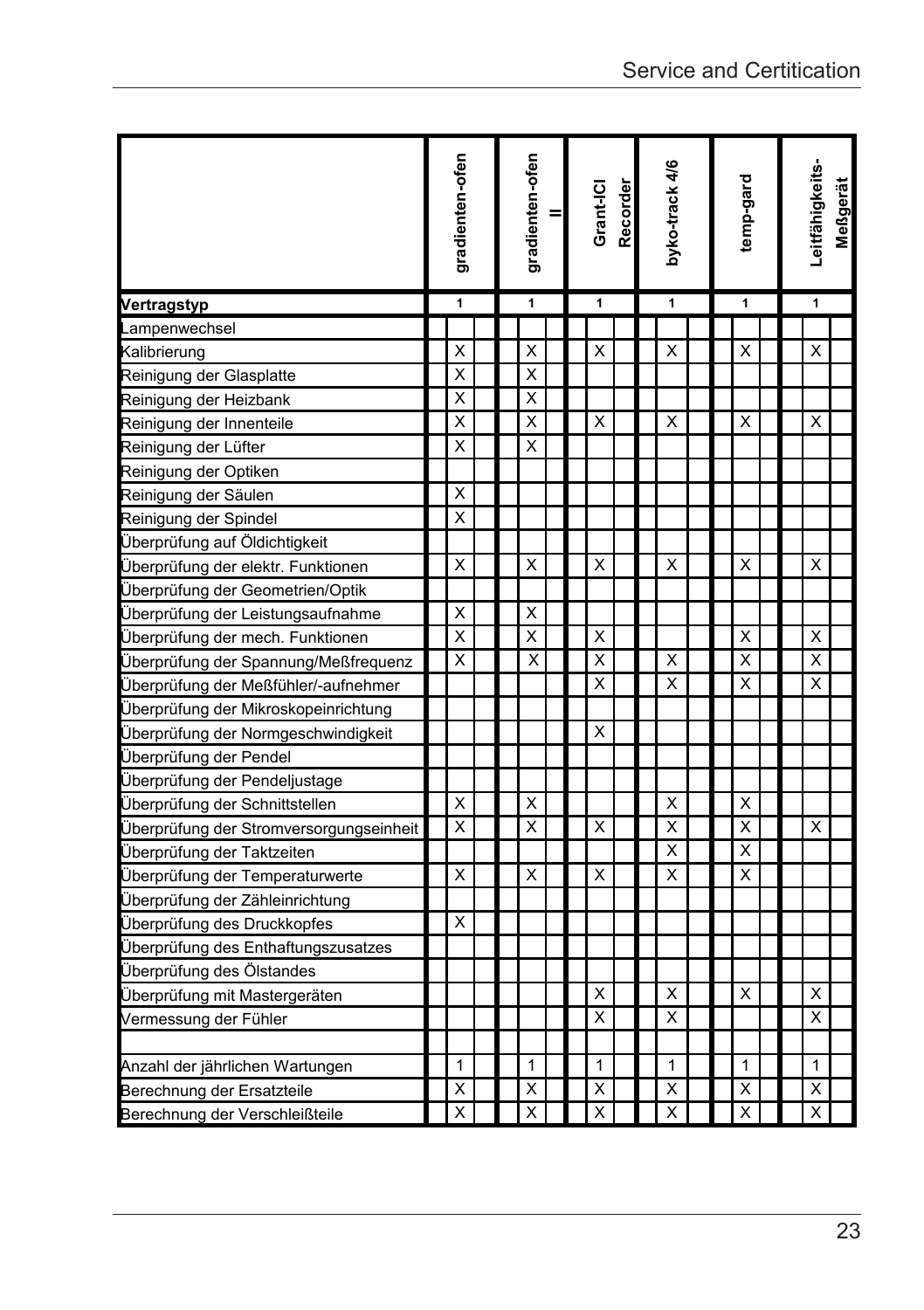# **10. Copyright**

This instruction manual is an important part of this instrument. It contains essential information about setting up, placing in service and use. If you pass the device on to another user, please ensure that the instruction manual is included with the instrument. The manual must be studied carefully before working with the equipment. Please contact your regional service office if you have any questions or require additional information about the device.

The technology and fittings are based on state-of-the art optic and electronic technology. New developments and innovations are constantly being integrated into the equipment. Thus, the diagrams, dimensions, and technical data used in this manual may have changed as a result of adapting the device to new information and improvements.

© Copyright 2011 BYK-Gardner GmbH All rights reserved

No portion of the software, documentation or other accompanying materials may be translated, modified, reproduced, copied or otherwise duplicated (with the exception of a backup copy), or distributed to a third party, without prior written authorization from BYK-Gardner GmbH. In any case, this requires the prior written consent of BYK-Gardner.

BYK-Gardner GmbH offers no guarantee that the software will function without error or that the functions incorporated therein can be executed in all applications and combinations selected by you.

No liability other than as provided by law is assumed for direct or indirect damage sustained in association with the use of the instrument, the software or documentation.

BYK-Gardner GmbH reserves the right to update the software and written documentation without prior notice.